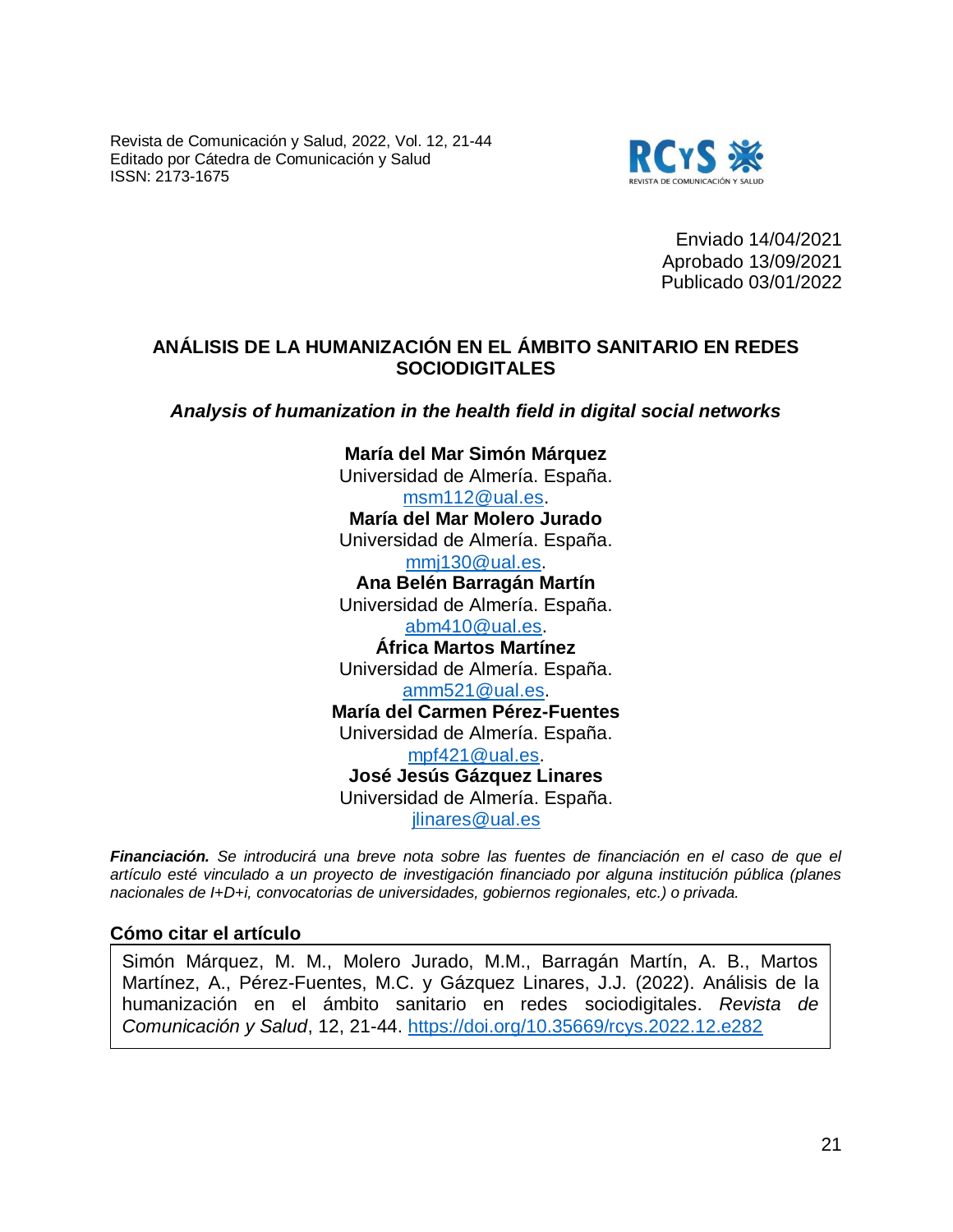# **Resumen**

La humanización en la atención implica un conjunto de recursos sociales, personales y emocionales en el profesional sanitario que faciliten el desarrollo de su labor y les posibilite tener un papel activo en la recuperación de los pacientes. Por ello, es imprescindible el papel de las redes sociodigitales para la formación e información en humanización dentro del ámbito sanitario, donde se creen debates y manifiesten la importancia de la humanización en el entorno sanitario. Por todo ello, es analizar la presencia de la humanización en redes sociales a través de entradas de Twitter y Facebook, como reflejo de la influencia en población general, de Estados Unidos, España, Italia, Colombia, Brasil, Portugal, Canadá y Francia. En total, se analizaron 154 tuits y 23 entradas de Facebook, todos aquellos relacionados con la humanización en el ámbito sanitario. Tras el análisis de las diferentes entradas en las redes sociodigitales, se muestran diferentes fuentes que expresan opiniones sobre la humanización hospitalaria desde los propios hospitales, congresos dirigidos exclusivamente a esta temática, pacientes, familiares, fundaciones, asociaciones, sindicatos, entre otros. La mayoría de entradas tanto en Facebook como Twitter, hablan de la importancia de la humanización en cuidados y el trato dirigido tanto al paciente como a sus familiares y a los propios profesionales sanitarios, siendo imprescindibles en la humanización en cuidados dentro del sistema sanitario. Así mismo, reivindican desde todos los ámbitos sociales la poca visibilidad que se le da a la humanización en cuidados. Además, se observa la preocupación y el interés que genera la humanización las Unidades de Cuidados Intensivos. De forma general, se muestra cómo las redes sociodigitales son de vital importancia para la comunicación e intercambio de información y conocimientos sobre la humanización, una temática que comienza a suscitar interés a nivel social dentro del ámbito sanitario.

**Palabras clave:** humanización, salud, cuidados, redes sociodigitales, comunicación.

# **Abstract**

The humanization of care implies a set of social, personal and emotional resources in the health professional that facilitate the development of their work and enable them to play an active role in the recovery of patients. For this reason, the role of socio-digital networks for training and information on humanization within the health field is essential, where debates are created and the importance of humanization in the health environment is manifested. Therefore, the objective of this work is to analyze the presence of humanization in social networks through Twitter and Facebook entries, as a reflection of the influence on the general population, the United States, Spain, Italy, Colombia, Brazil, Portugal, Canada and France. In total, 154 tweets and 23 Facebook entries were analyzed, all those related to humanization in the health field. After the analysis of the different entries in the socio-digital networks, different sources are shown that express opinions on hospital humanization from the hospitals themselves, congresses aimed exclusively at this issue, patients, family members, foundations, associations, unions, among others. Most of the entries on both Facebook and Twitter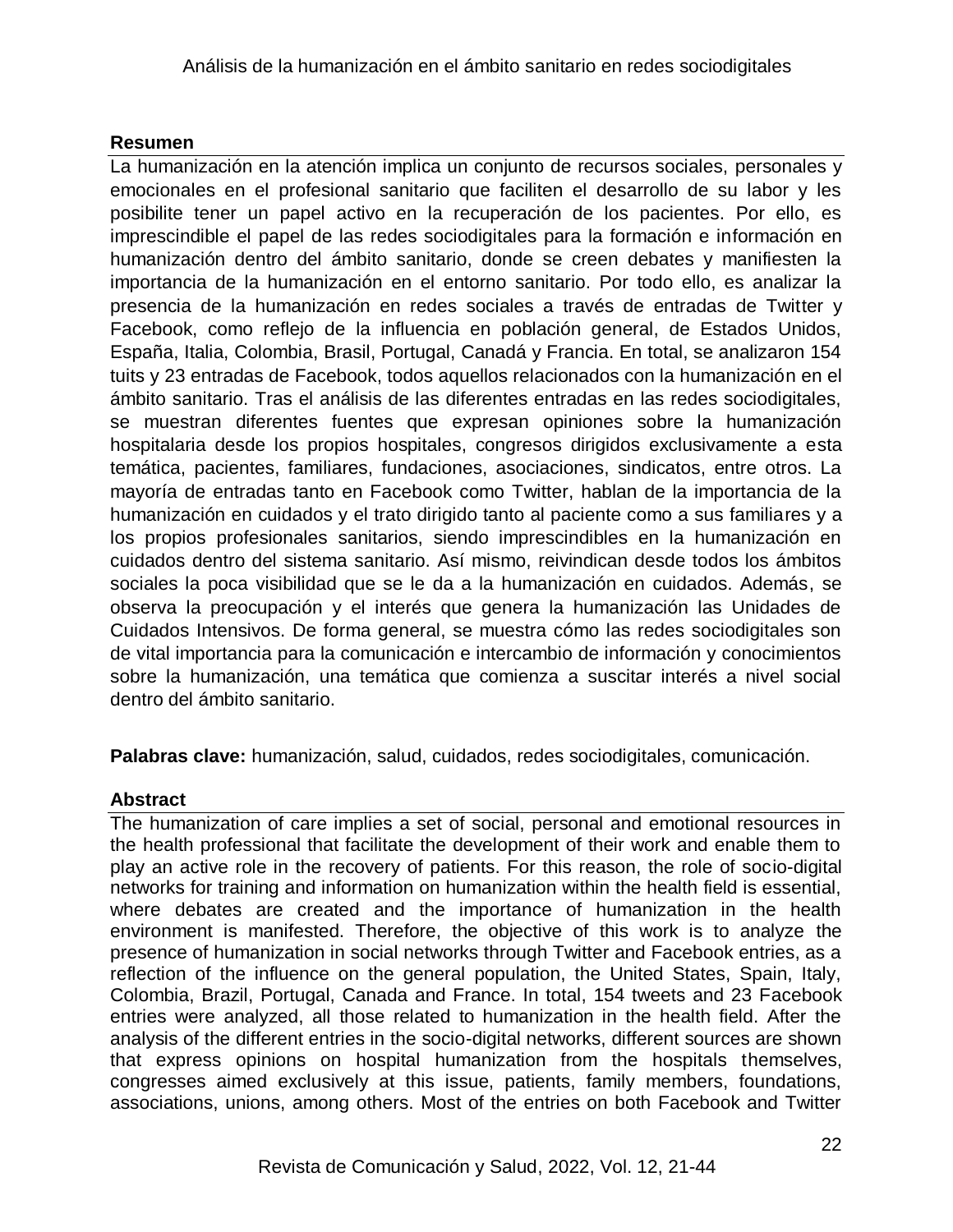speak of the importance of humanization in care and the treatment directed both to the patient and their families and to the health professionals themselves, being essential in the humanization of care within the health system. Likewise, they claim from all social spheres the little visibility that is given to humanization in care. In addition, the concern and interest generated by the humanization of the Intensive Care Units is observed. In general, it shows how socio-digital networks are of vital importance for the communication and exchange of information and knowledge about humanization, a topic that is beginning to arouse interest at the social level within the health field.

**Keywords**: humanization, health, care, digital social networks, communication.

## **1. INTRODUCTION**

Humanisation in care implies a set of social, personal and emotional resources in healthcare professionals that facilitate the development of their work and enable them to play an active role in the recovery of patients. A process in which the well-being and needs of people are taken into account (García-Salido et al., 2019), thus showing interest and empathy for their concerns and fears (Calegari et al., 2015). Likewise, healthcare professionals provide tools with the aim of improving people's health (Luiz et al., 2017; Nora and Junges, 2013; Tripodi et al., 2019).

Thus, humanisation is defined as a series of personal competences that make it possible to develop professional activity within the field of healthcare, caring for, attending to and respecting the human being. Therefore, humanisation focuses on improving physical, mental and emotional care, aimed not only at patients but also at healthcare professionals, these two being essential in the humanisation of care (Pérez-Fuentes et al., 2019a; Pérez-Fuentes et al., 2019b).

The aim of humanisation in care is to ensure excellent patient care, thus meeting patients' needs during their hospital stay (Borbasi et al., 2012; Pérez-Fuentes et al., 2018). To achieve this, healthcare professionals must be committed to their work, which has an impact on improving patient outcomes (Carli et al., 2018; Pérez-Fuentes et al., 2018).

Therefore, humanisation in healthcare professionals is related to aspects such as affect, self-efficacy, emotional understanding, optimism and sociability (Pérez-Fuentes et al., 2019b).

Humanisation in care in the healthcare professional implies an optimistic attitude, through which they solve the problems they face in their lives by generating positive expectations as they are motivated to achieve the goals they set for themselves (Di Fabio et al., 2018; Segerstrom et al., 2017). Optimism in the healthcare profession can lead to improved job performance, social relationships, and physical and psychological health (Carver and Scheier, 2014; Seligman et al., 2007).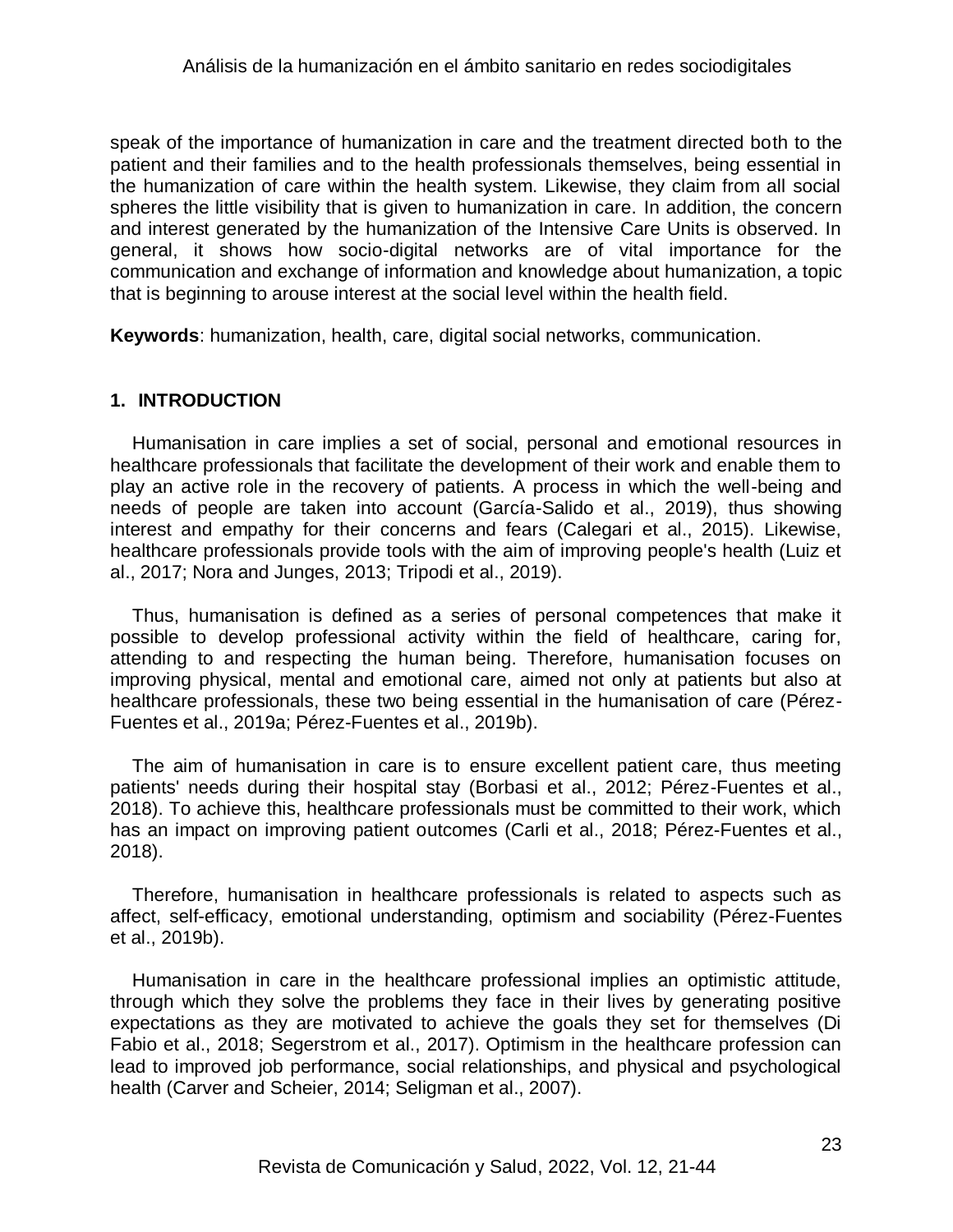On the other hand, it is common for healthcare professionals to possess social skills due to their ability to deal with patients and their families, thus increasing their work performance. Moreover, cooperating in a team in this area is essential for the development of effective work where person-centred care is carried out (Lown et al., 2016; Molero et al., 2018a).

Likewise, self-efficacy in the healthcare professional is another factor related to humanisation. This is understood as the expectations that the individual has of him/herself regarding his/her abilities, so that he/she directs and executes actions with the aim of achieving the estimated performance (Bandura et al., 1987). As well as being able to manage and express their own emotions, which implies facing specific situations that require an action adapted to the person and the context, thus improving the quality of healthcare (Molero et al., 2018a; Pérez-Fuentes et al., 2019a). Furthermore, it is worth highlighting the relationship between self-esteem, emotional intelligence and selfefficacy, since these are associated with the individual's ability to communicate and relate to the people around them (Pérez-Fuentes et al., 2019c).

Healthcare professionals often face stressful situations arising from complex situations in the workplace. This type of situation can generate anxiety and feelings of guilt in the worker if they do not successfully overcome the problem they are facing. Therefore, it is essential to self-regulate emotions in which the control of affect is essential to ensure the quality of care and the well-being of the professional (García-Rodríguez et al., 2015; Pérez-Fuentes et al., 2019a; Soriano et al., 2019; Wersebe et al., 2019).

Finally, there is emotional engagement in humanisation in care, referring to the ability of people to understand themselves and others, so that a logical consonance is maintained between what they think, what they feel and what they finally decide to do, understanding and effectively managing emotions as emotionally intelligent people (Bartosiewicz and Januszewicz, 2019; Howick et al., 2017; Pérez-Fuentes et al., 2019d).

### 1.1. **Influence of humanisation on socio-digital nertworks**

From the need for training and information on humanisation in the healthcare environment, socio-digital networks are beginning to make use of this concept, where debates are created and the importance of humanisation in the healthcare environment is expressed. This is why socio-digital networks play a crucial role in the development of humanisation in care in the healthcare environment. As a result of this lack of information from quality scientific sources, social-digital networks have become an option for approaching healthcare (Penni, 2017).

The use of the internet has generated new alternatives for socio-digital networks, which have been changing and adjusting to meet the needs and demands of the population (Erfani and Abedin, 2018). Socio-digital networks establish connections between people, institutions, organisations, political entities, healthcare, and a multitude of units. As a result, communicative interactions originate between people who use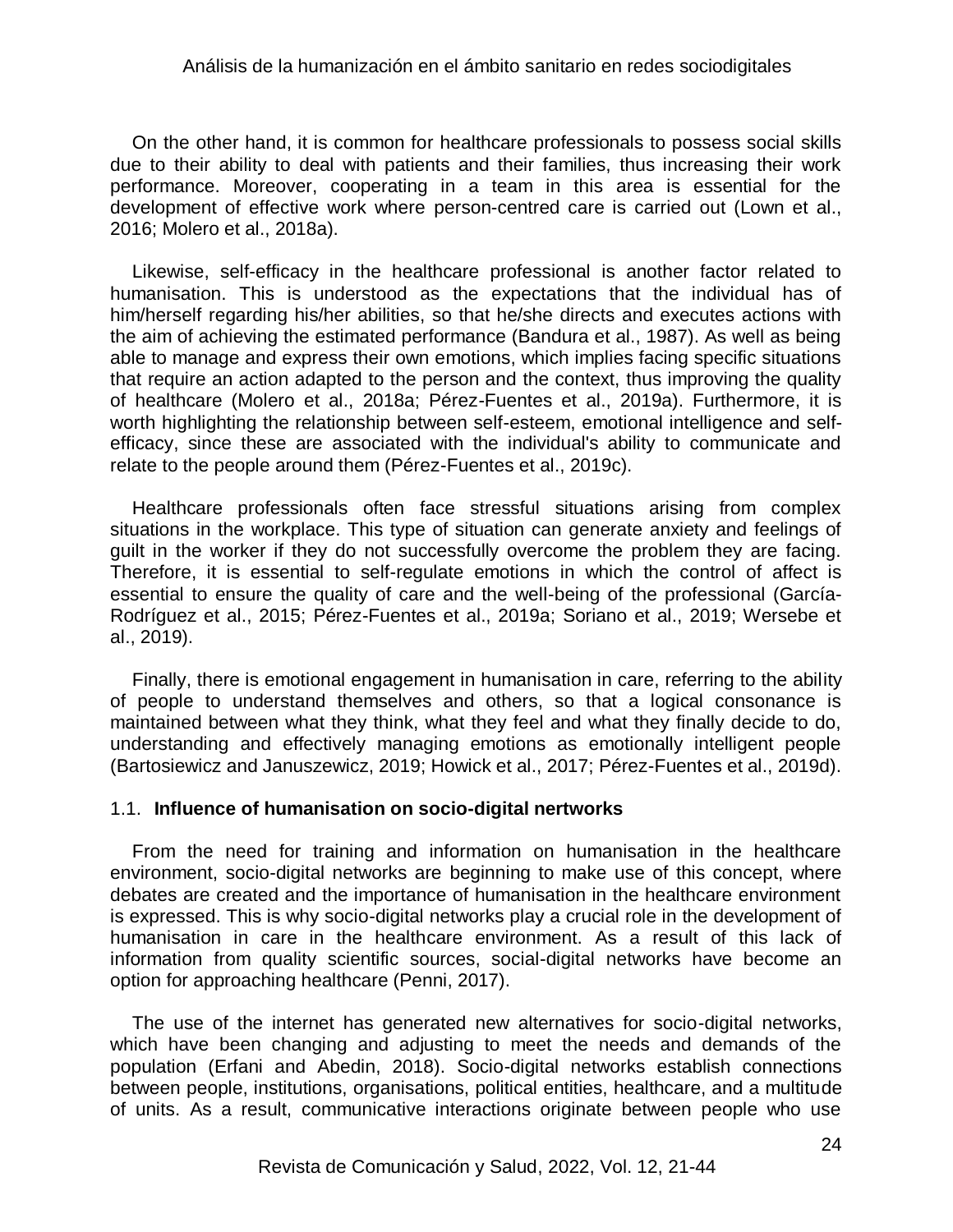these media to express opinions or share ideas, material resources, information, knowledge on different topics of interest (Anwar et al., 2019).

The most notable characteristics of socio-digital networks are easy access (Bendayan and Blanca, 2019; Klimova and Pikhart, 2020), the creation of human links, interactivity, immediate and continuous communication, with no need for experience to know how to use them. Socio-digital networks have facilitated and increased communication between people worldwide (Mehdipour, 2019).

In the field of healthcare, social-digital networks are useful for finding out about the services offered by different healthcare centres; however, it is worth noting that on many occasions people use their social-digital networks to consult their ailments before contacting the healthcare system (Amoah et al., 2018).

In socio-digital networks, links are created through shared activities, ideas, exchange of opinions, debates, sharing of feelings, among others. These types of links create different types of support such as emotional, instrumental or informational (Perkins et al., 2015).

In the field of health, socio-digital networks make it possible to communicate with other people who have the same uncertainties about the health problems they face or express the deficits of health systems in certain areas. This can lead to changes in the system, generating mass protests that influence health policy to bring about changes that improve the health system (Griffiths et al., 2015).

Communication through social-digital networks has generated a change in the way in which people access and obtain information about health issues, it has become a space where they exchange health data from their own personal experience and where they get an immediate response that gives them peace of mind and support (Ziebland and Wyke, 2012; Griffiths et al., 2012). Socio-digital networks such as Facebook or Twitter are a free and fast service that allows users to disseminate information about the shortcomings of health systems through publications, providing a new perspective, especially at a time when the media do not cover certain health information (García Del Castillo et al., 2020).

However, it should be borne in mind that the information displayed on socio-digital networks is mostly unchecked, so it may contain misinformation about health that can be easily disseminated (Scanfeld et al., 2010).

Through the networks, various digital network groups are created, including families, people with rare diseases, people with chronic diseases, among others, who take advantage of this resource to achieve an efficient and quality health system, thus providing an innovative approach with the aim of improving health services policies (Griffiths et al., 2015).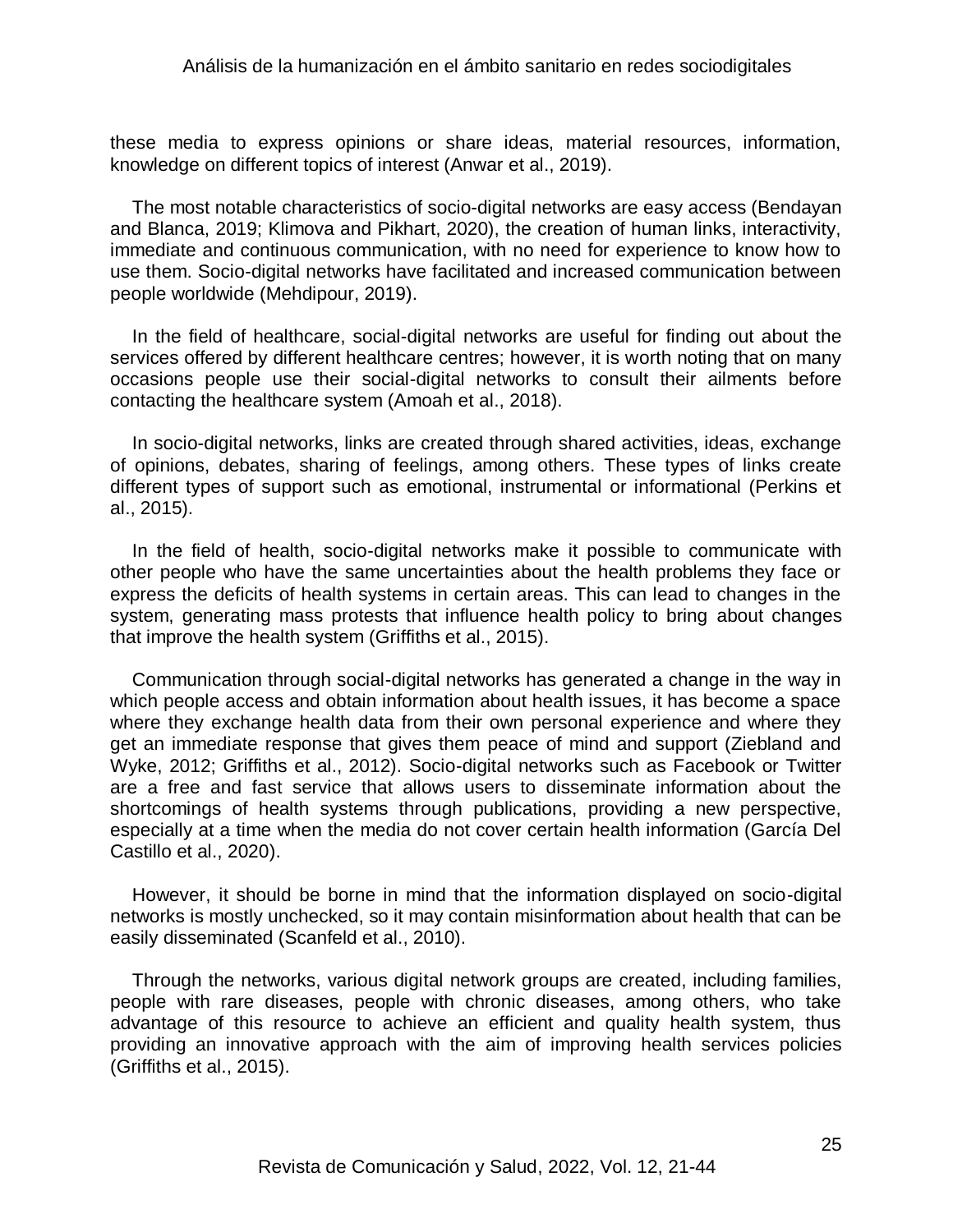## **2. OBJETIVE**

The aim of this paper is to analyse the presence of humanisation in social networks through Twitter and Facebook posts, as a reflection of the influence on the general population in the United States, Spain, Italy, Colombia, Brazil, Portugal, Canada and France.

### **3. METHODOLOGY**

### **3.1. Design**

This work is based on a systematic review and analysis procedure of a qualitative nature, with the aim of identifying existing information in networks on humanisation in the health sector. The qualitative methodology was selected because it allows us to analyse fragments in a global and contextualised way (Pizarro, 2000). The study attempts to analyse through publications on humanisation in health in socio-digital networks, specifically Twitter and Facebook.

#### **3.2. Data production**

The collection of publications was carried out between 8 December 2019 and 21 December 2020. Thus, all publications containing the descriptors "humanisation", "humanisation in care", "humanisation in management", "humanisation in paediatrics", "humanisation in pharmacy" were collected, limiting the language to Spanish, Portuguese, French, English and Italian. Postings were obtained from different countries such as the United States, Spain, Italy, Colombia, Brazil, Portugal, Canada and France.

The exclusion criteria for the publications were: Retweets, shared publications, mentions, publications not related to humanisation in care, and private access accounts. On the other hand, as inclusion criteria, we chose the Tweets and Facebook posts published that reported on humanisation in care, as well as publications coming from public and open access profiles.

After applying the different exclusion and inclusion criteria, a total of 154 tweets and 23 Facebook posts were analysed.

Table 1 shows the publications selected according to the category from which they originate, among which we highlight Associations (n=9), Hospitals (n=30), Users (n=95), Healthcare Portals (n=14), Foundations (n=8), Healthcare companies (n=3), Institutions (n=7), Media (n=6), Congresses (n=5).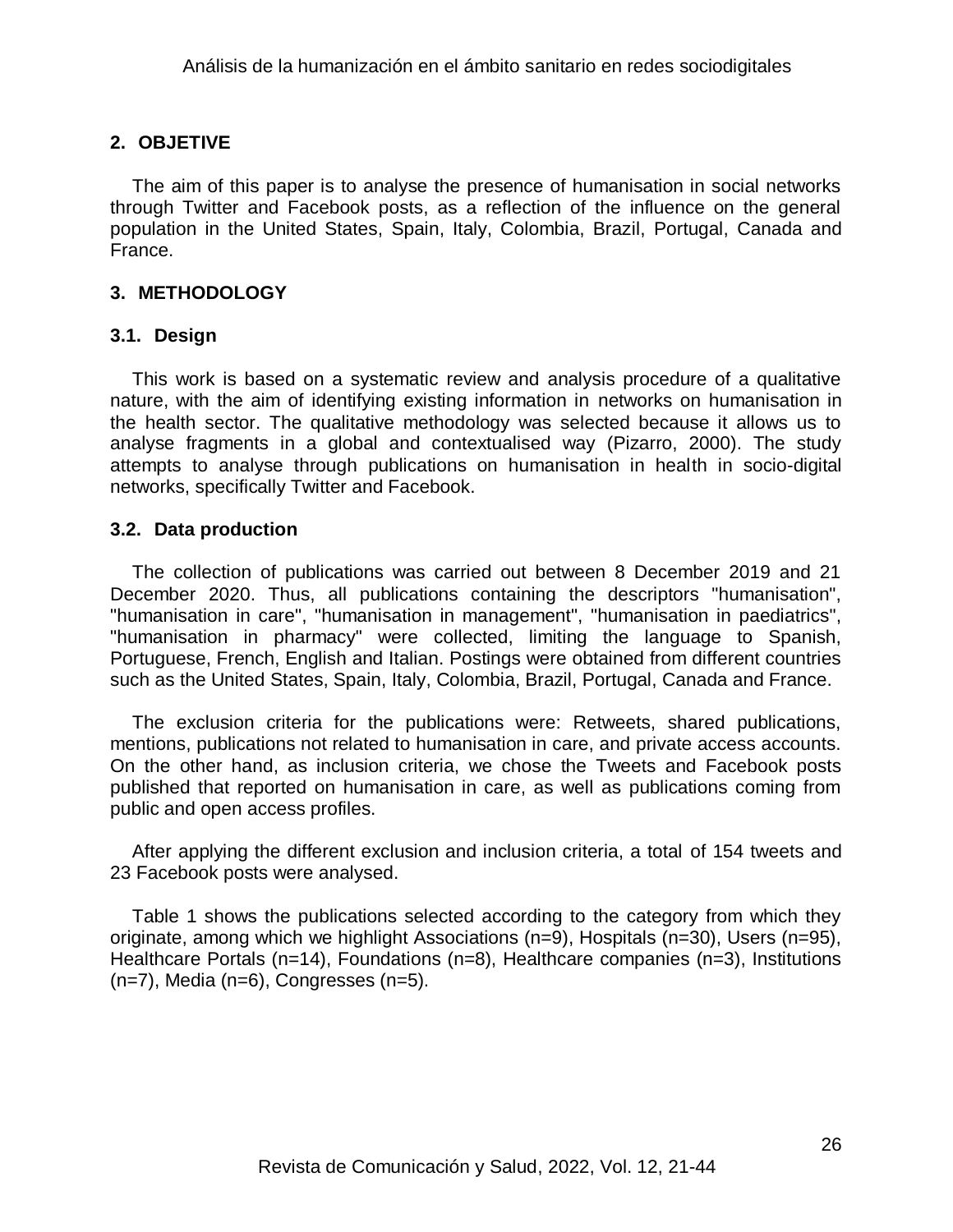| <b>Categories</b>        | Number of publications |
|--------------------------|------------------------|
| <b>Associations</b>      | 9                      |
| <b>Hospitals</b>         | 30                     |
| <b>Users</b>             | 95                     |
| <b>Health Portals</b>    | 14                     |
| <b>Foundations</b>       | 8                      |
| <b>Health companies</b>  | 3                      |
| <b>Institutions</b>      |                        |
| <b>Information media</b> | 6                      |
| <b>Congresses</b>        | 5                      |
| Tota                     |                        |

**Table 1.** *Compilation of publications according to the medium obtained*

|  | <b>Source:</b> own elaboration |
|--|--------------------------------|
|--|--------------------------------|

### **3.3. Data analysis**

For data extraction and analysis of Twitter and Facebook posts, ATLAS.ti software (version 8.4, Scientific Software Development) was used. Through this software, the application programming interface (API) of Twitter and Facebook transmission was accessed, where the publications of both socio-digital networks were extracted.

On the other hand, an open categorisation was carried out where categories were created as the analysis of the different publications was carried out (Pizarro, 2000). Once the initial coding was completed, the researchers of the present study discussed and finalised the coding to complete the analysis process. To do this, it was corroborated that the categories chosen were appropriate to the publications analysed in relation to the research objective (Clarke and Braun, 2014). Finally, the names of the categories were determined according to the area where the topic of humanisation was addressed, symbolising the most salient ideas and references in the publications (Vaismoradi, Jones, Turunen, & Snelgrove, 2016).

## **3.4. Ethical considerations**

The tweets as well as the Facebook posts analysed for this study were extracted from the Twitter and Facebook API, through the ATLAS.ti software. All of them were from public and open-access profiles. Furthermore, only the content of the posts was used and not the personal information of the linked account, so no use is made of the personal data of the users who posted the content.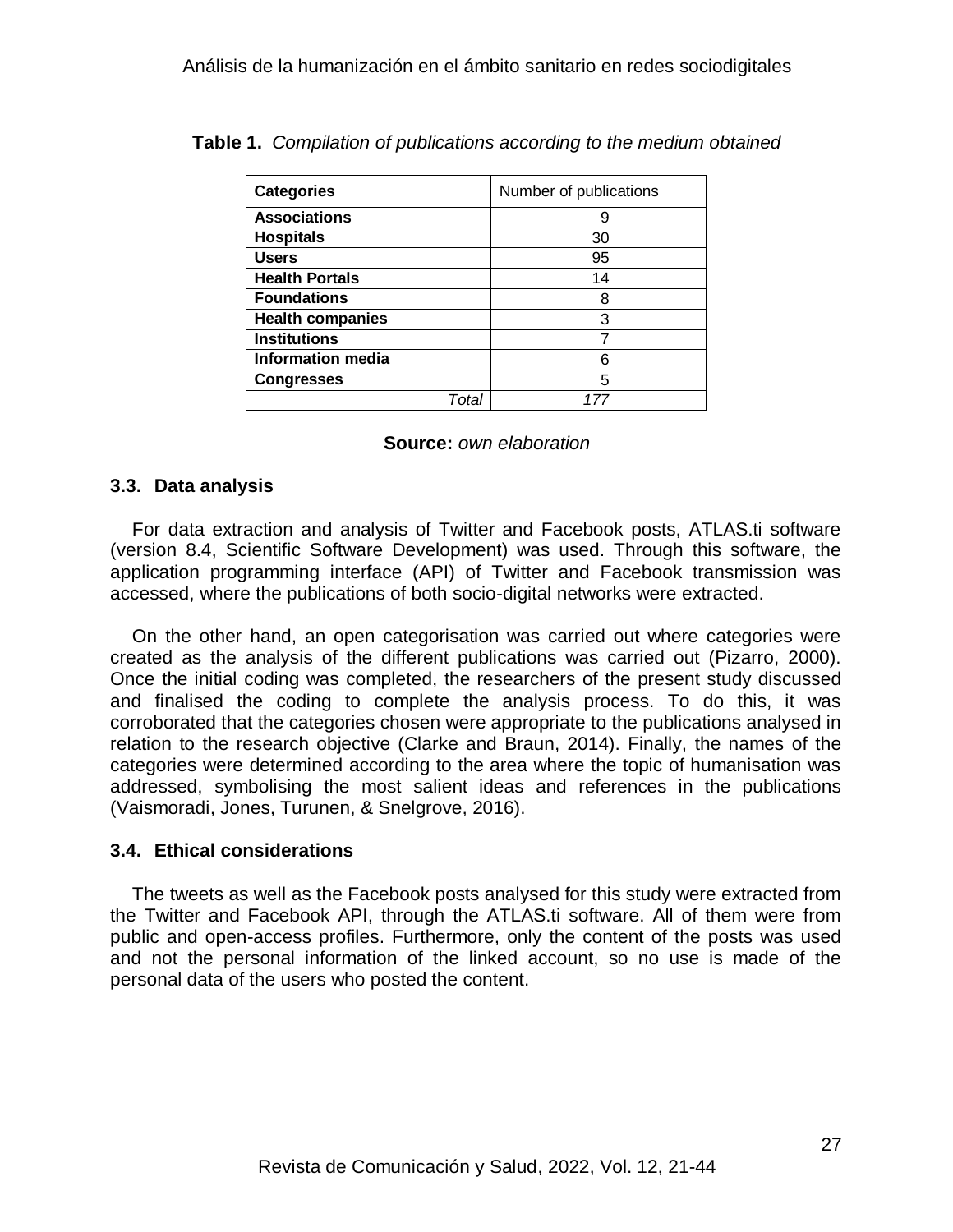## **4. RESULTS**

Nowadays, the dissemination of information through socio-digital networks has become an essential tool for the dissemination of knowledge. For this reason, this study has analysed the current dissemination of humanisation on Twitter and Facebook among the general population in the United States, Spain, Italy, Colombia, Brazil, Portugal, Canada and France.



**Figure 1.** *Association publications* \*E=Number of publications. \*D=Number of connections established. **Source:** *Own elaboration*

As shown in Figure 1, it can be observed how humanisation in health appears in different healthcare fields. In relation to the analysed publications of the different health associations, such as cancer associations, paediatrics associations, rare diseases, among others. The most commented tweets deal with humanisation in care (n=4), followed by humanisation in paediatrics ( $n=2$ ), humanisation in hospital pharmacy ( $n=1$ ), humanisation in innovation (n=1), and humanisation in hospital management (n=1), the health associations show how health staff are involved with patients and their families, making society aware of the importance of humanising care in hospitals.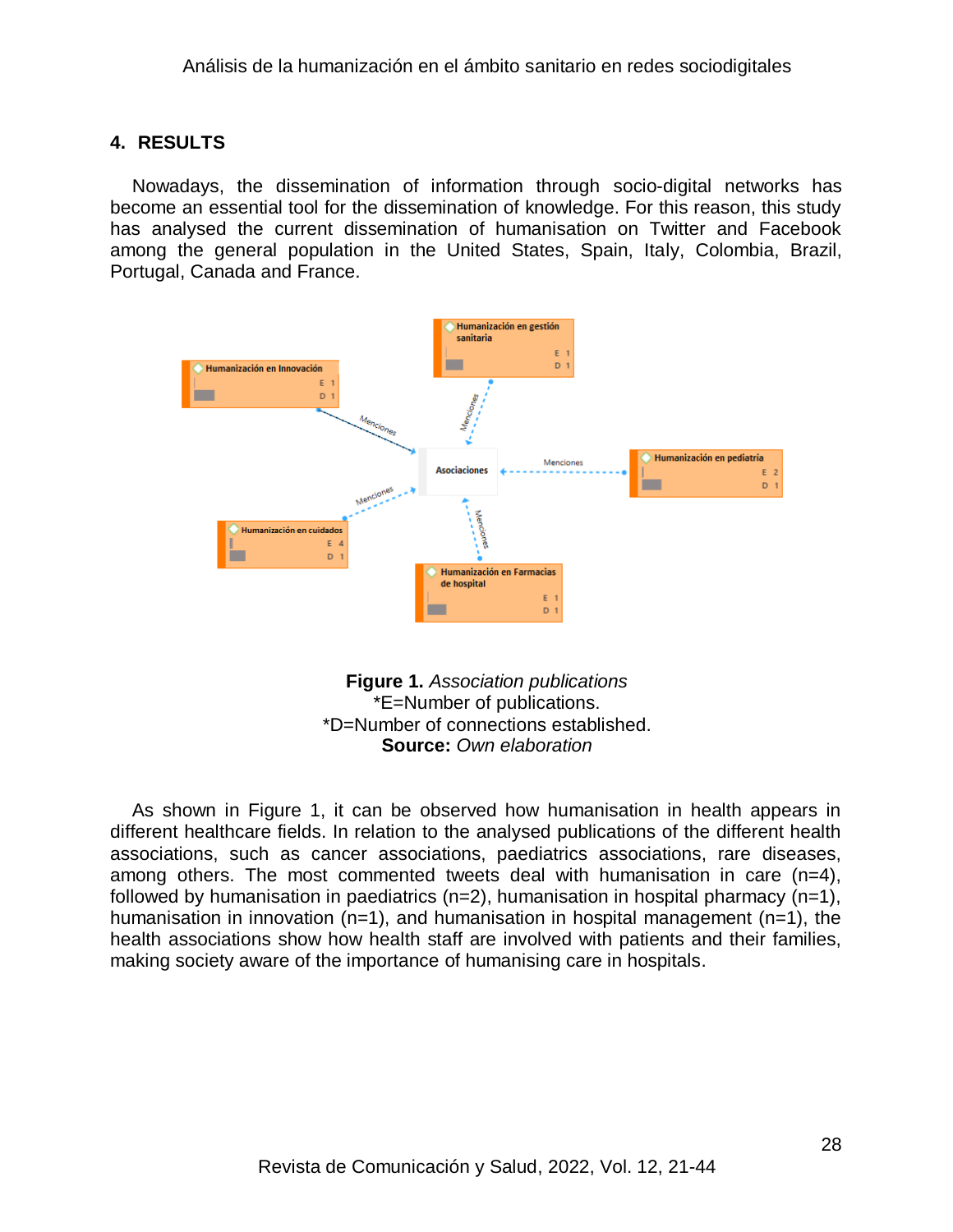

#### **Figure 2.** *Publications by hospitals* \*E=Number of publications. \*D=Number of connections established. **Source:** *Own elaboration*

Hospitals are one of the main sources of information and dissemination of humanisation in the healthcare field, which is why there are numerous discussion points on Facebook and Twitter from hospitals, which show the lack of humanisation in all areas. Most of them show the importance of humanisation in care (n=21) within the hospital environment where patient treatment is fundamental, followed by humanisation in paediatrics (n=4), humanisation in the operating theatre (n=2) and in innovation (n=2), and humanisation in hospital management (n=1).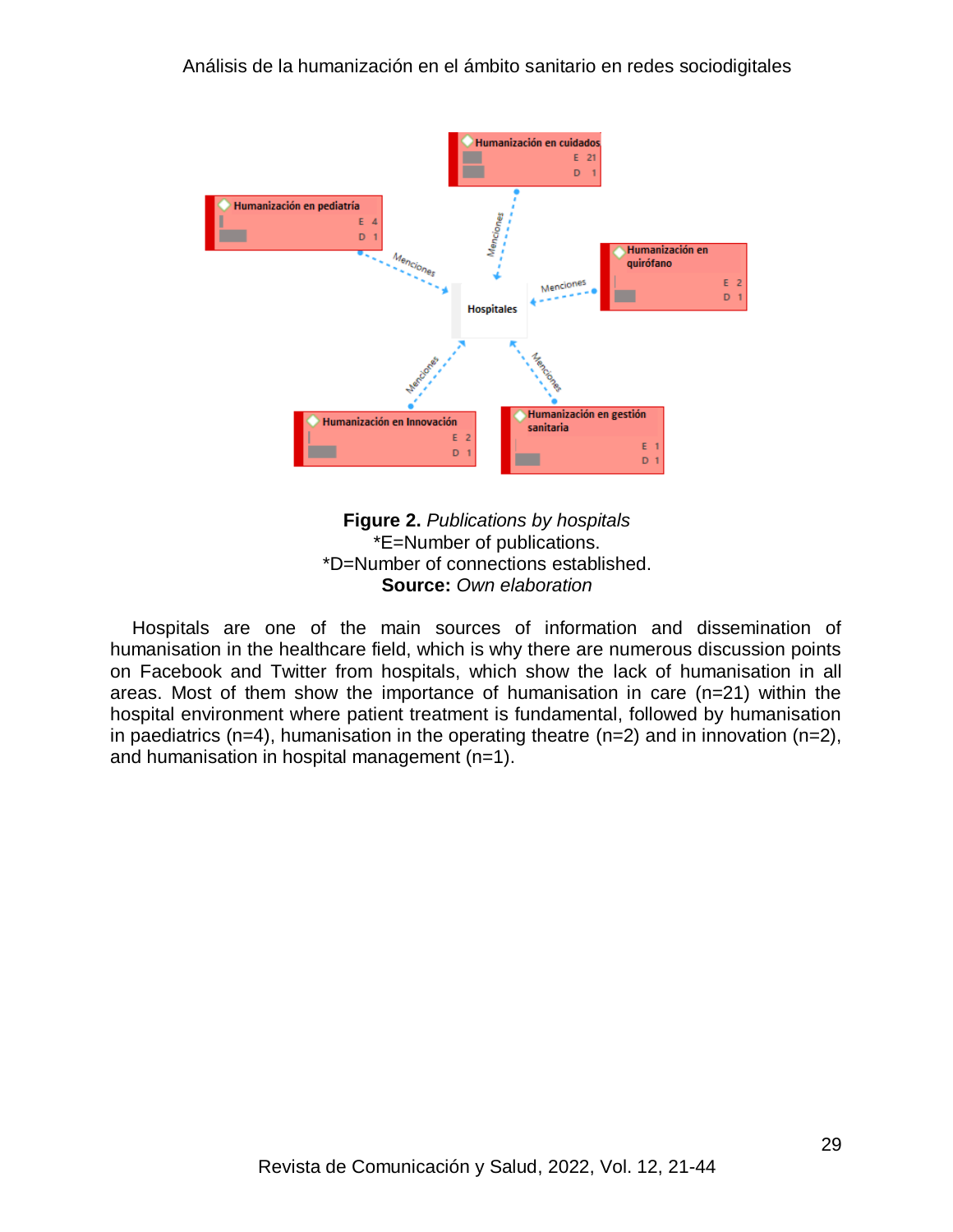

**Figure 3.** *Themes addressed by Twitter and Facebook users* \*E=Number of publications. \*D=Number of connections established. **Source:** *Own elaboration*

As can be seen in Figure 3, Twitter or Facebook users are those who provide the greatest amount of information and opinions about humanisation in the healthcare context, to a greater extent expressing their opinions about humanisation in care (n=63), This is due to the fact that on most occasions it is the users themselves who perceive this humanisation in care, followed by humanisation in the Intensive Care Unit (n=9), humanisation in paediatrics (n=8) and in hospital management (n=8), humanisation in health innovation (n=5), and humanisation in hospital pharmacies (n=2).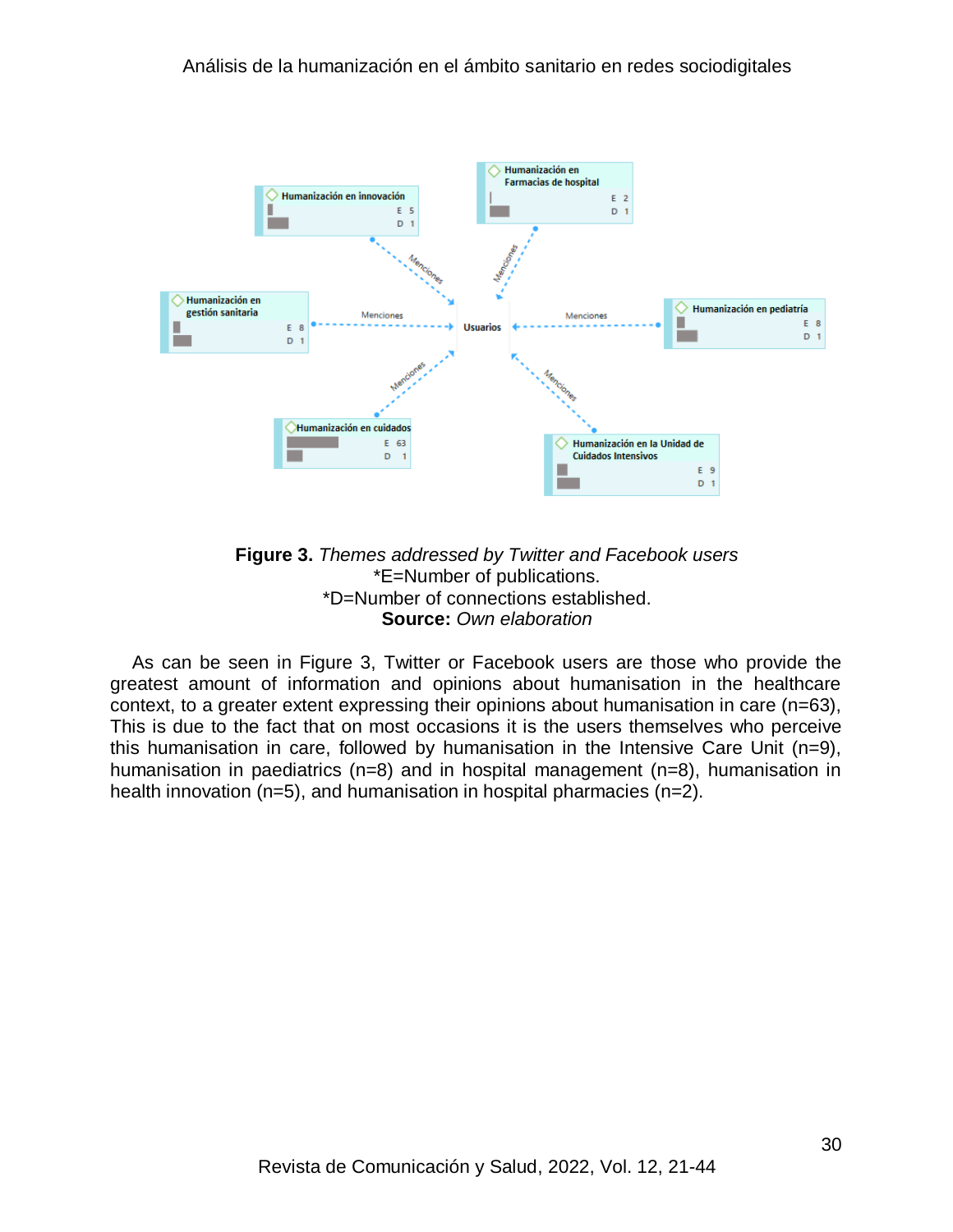

**Figure 4.** *Topics covered by health portals on Twitter and Facebook*  \*E=Number of publications. \*D=Number of connections established. **Source:** *Own elaboration*

As can be seen in Figure 4, the health portals offer different opinions about the humanisation of healthcare within care (n=11), as well as in the area of paediatrics (n=2), and the Intensive Care Unit (n=1).



**Figure 5.** *Publications by foundations* \*E=Number of publications. \*D=Number of connections established. **Source:** *Own elaboration*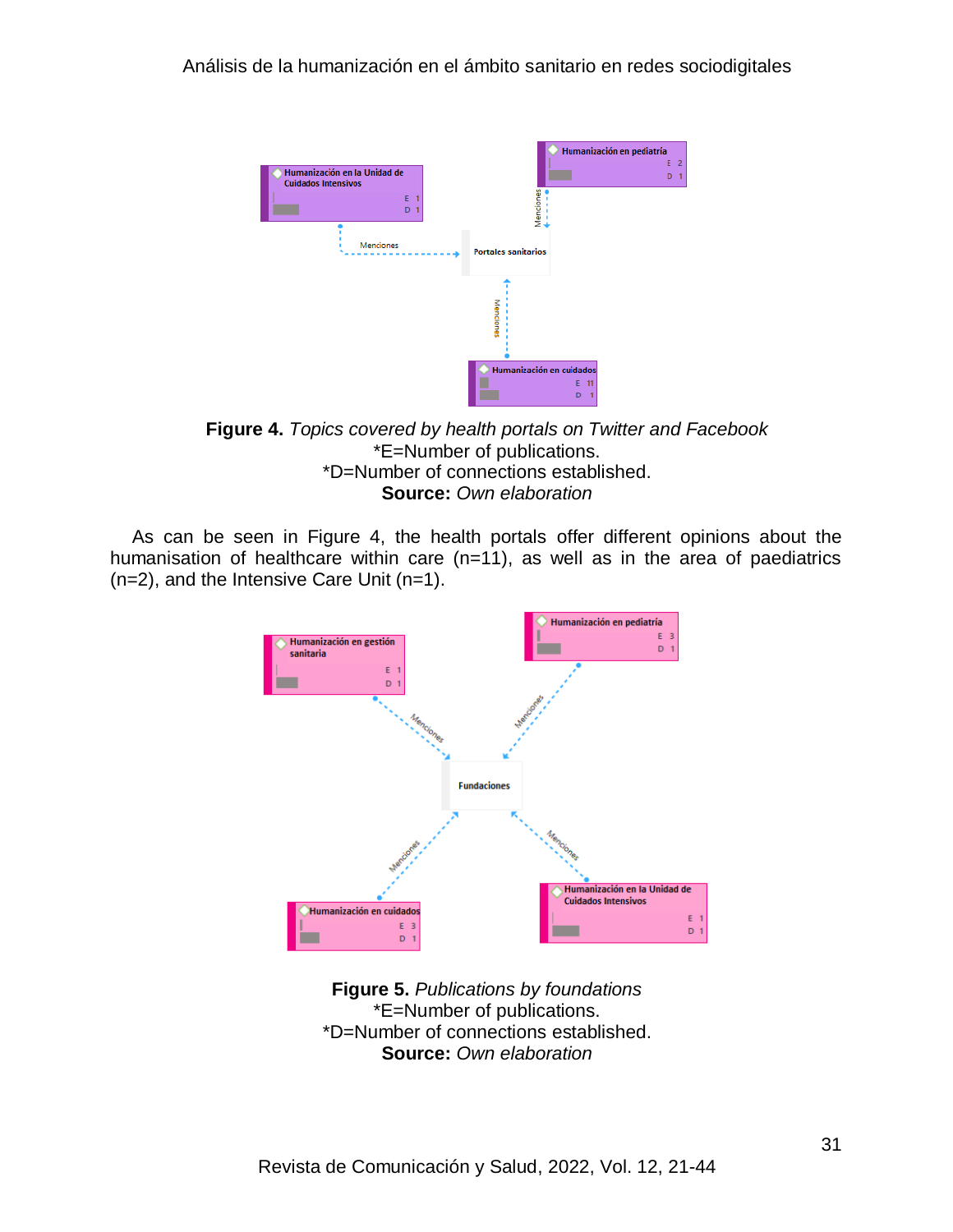Likewise, many foundations have begun to express their opinions about the humanisation of healthcare, with the aim of expressing the appropriate humanisation that is beginning to take place in hospitals, as well as the improvements that the healthcare system needs in order to guarantee the quality of healthcare. Therefore, most of them expressed their opinions on humanisation in care (n=3), humanisation in paediatrics (n=3), and humanisation in the intensive care unit (n=1) and in hospital management (n=1).



**Figure 6.** *Publications by health companies and institutions* \*E=Number of publications. \*D=Number of connections established. **Source:** *Own elaboration*

In Figure 6, we analyse the entries from healthcare institutions and companies. It can be seen how companies dedicated to healthcare begin to express their opinions on humanisation in care  $(n=1)$ , in paediatrics  $(n=1)$ , and in the ICU  $(n=1)$ . On the other hand, we find the Institutions, where the relevant topics deal with humanisation in care (n=4), humanisation in Innovation (n=2), and humanisation in hospital management  $(n=1)$ .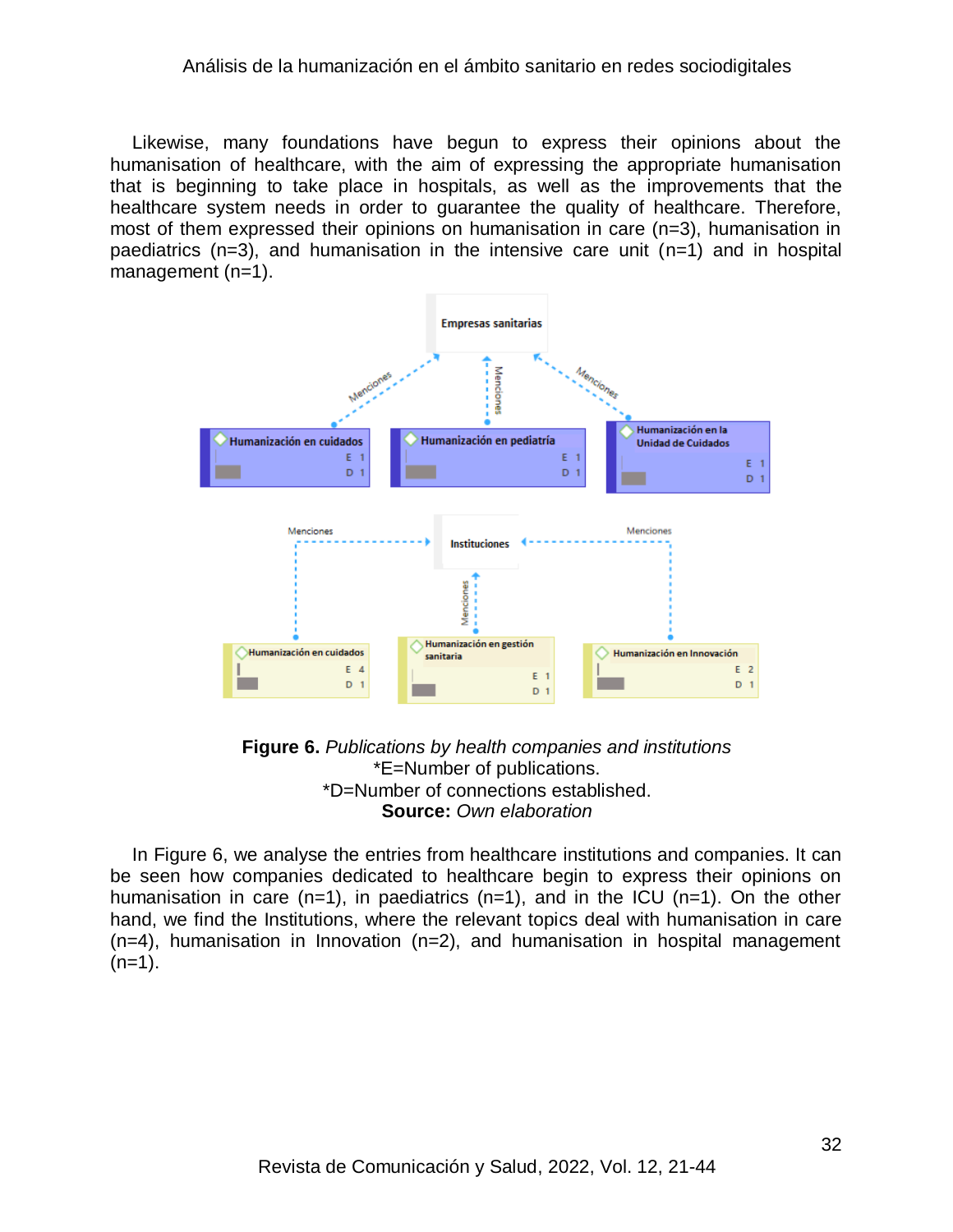



As shown in Figure 8, the media are currently aware of the importance of humanisation in healthcare, which is why several of their entries are aimed at disseminating information about it. These media disseminate news about humanisation in management  $(n=2)$ , care  $(n=1)$ , public administrations  $(1)$ , hospital pharmacies  $(1)$ and paediatrics (1).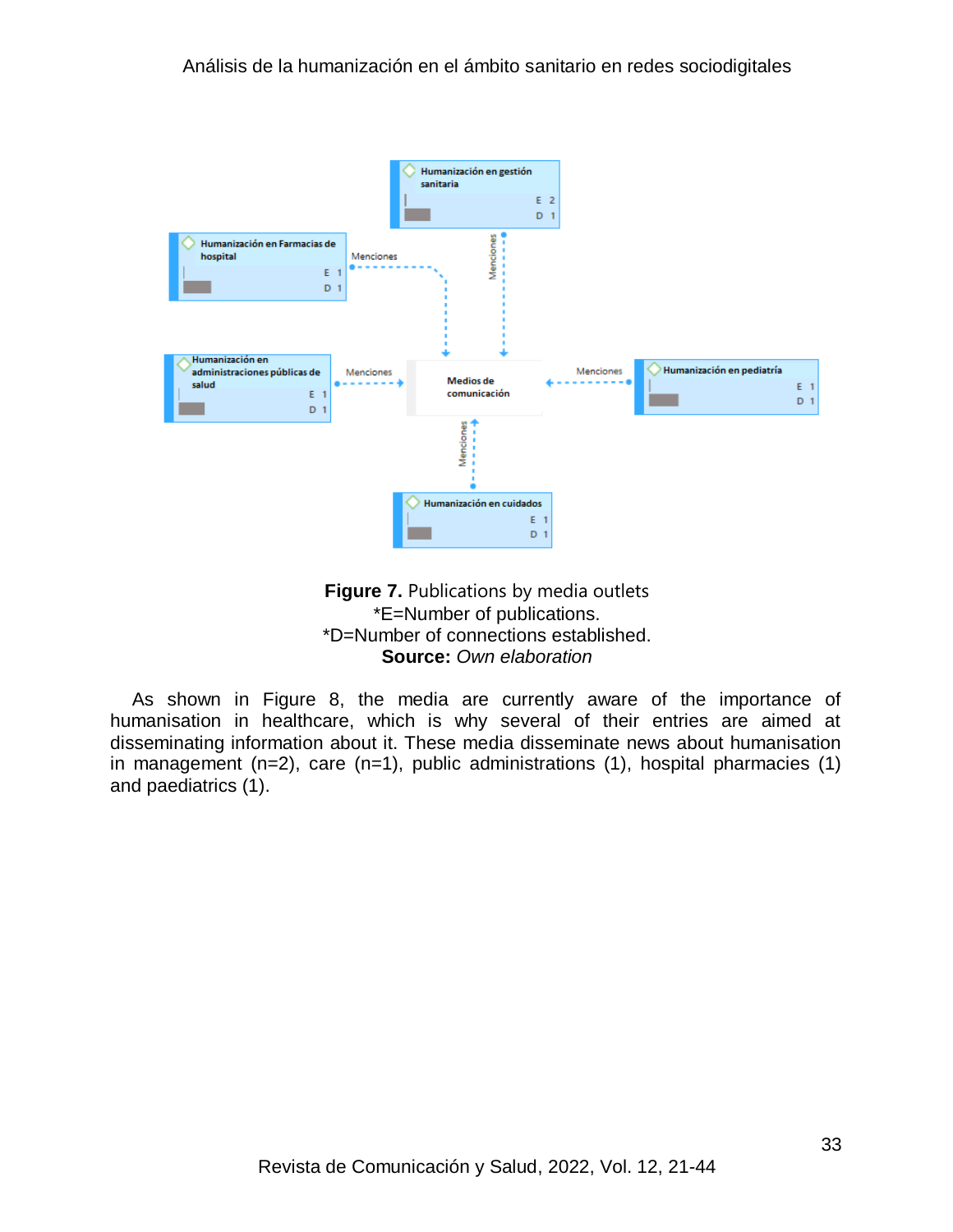



Finally, we found several tweets from congresses dedicated to the subject of humanisation in healthcare, analysing their social network, which deal with humanisation in care (n=2), humanisation in the intensive care unit (n=1), humanisation in hospital pharmacies (n=1) and humanisation in innovation (n=1).



**Figure 9.** *Distribution of humanisation by country* **Source:** *Own elaboration*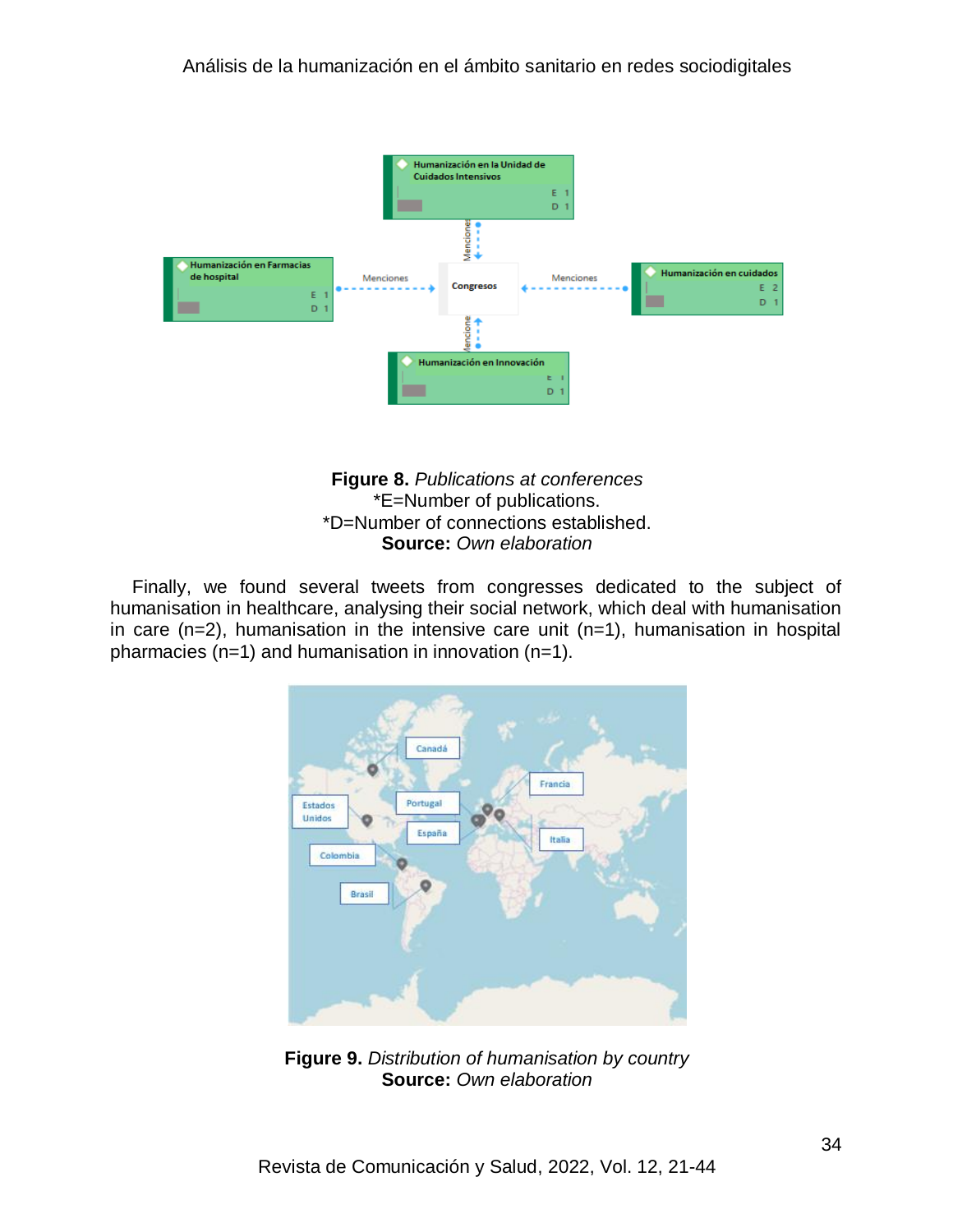Information in socio-digital networks is spread across different countries thanks to new technologies, so we are interconnected. For this reason, the debate on the humanisation of healthcare in different countries was analysed, including Spain (n=127), Brazil (n=10), Colombia (n=7), Italy (n=10), France (n=10), the United States (n=5), Canada (n=3), and Portugal (n=2), in a smaller percentage. These messages focused on the dissemination of humanisation in the healthcare environment in order to give importance to humanisation in hospitals. In addition, the work carried out by healthcare professionals is shared through the socio-digital networks analysed, where humanisation acquires a fundamental place in all areas of hospitals.



**Figure 10.** *Word cloud* **Source:** *Own elaboration*

Along the same lines, the importance of keywords in scientific work is corroborated, as it makes it easier to visualise the most popular terms in socio-digital networks. Therefore, Figure 10 shows how the size of the different concepts that appear in the word cloud represents the relevance of each of the keywords related to the number of tweets and Facebook posts that contain them. The words that can be observed in the word cloud are related to the term "humanisation of health" in the different languages used for this work.

## **5. DISCUSSION**

The increased use of social-digital networks has become a common phenomenon in recent years, causing a great change in the way people communicate and socialise. Likewise, it is perceived that people spend much of their free time browsing socio-digital networks, which facilitates the exchange of knowledge, information and ideas (Kakushi and Évora, 2016).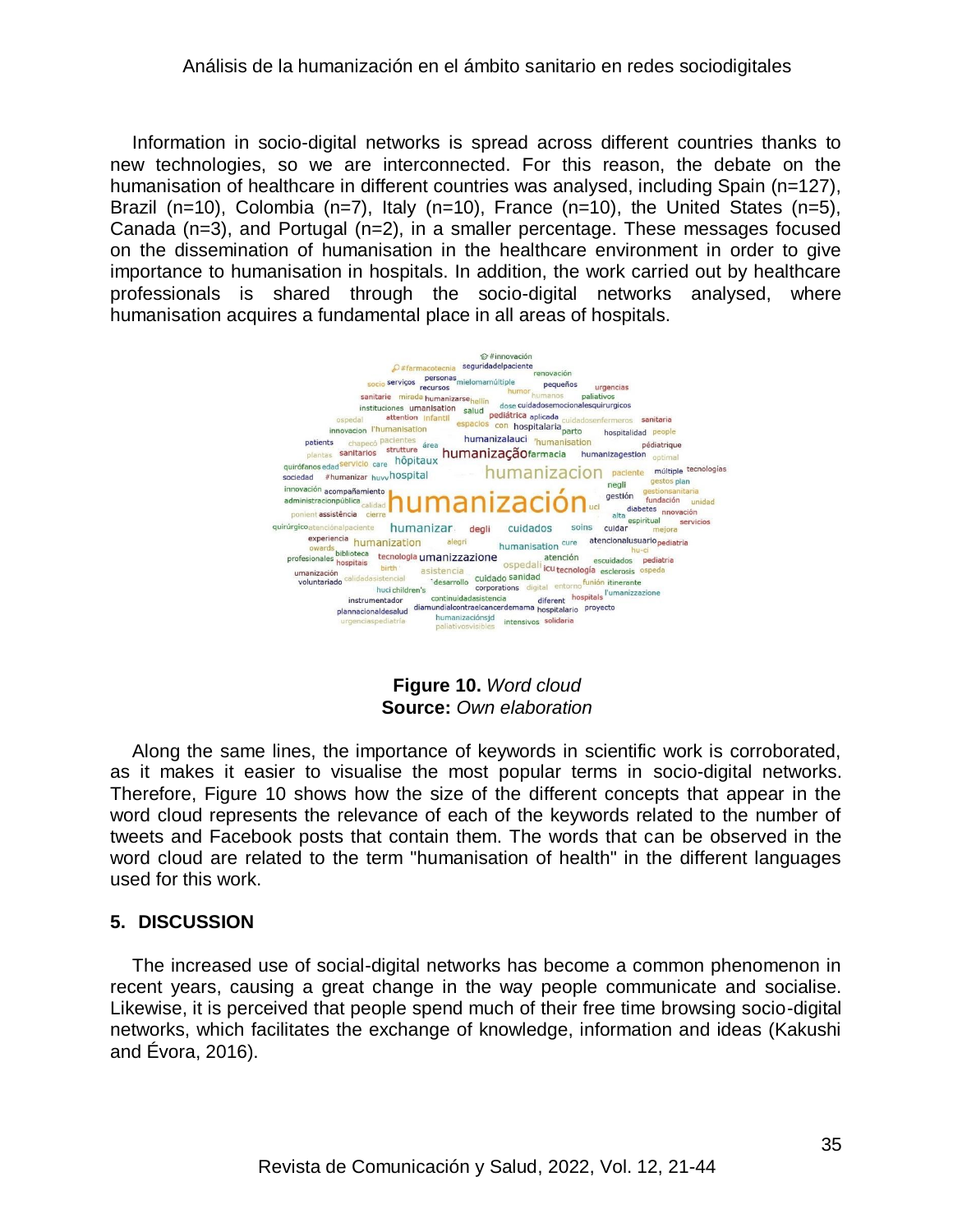Social-digital networks help on many occasions to highlight the deficits suffered by public health. They also provide information on various topics that have not been studied in depth in research work to date, such as the issue of humanisation in healthcare, where they find social support from different users (Zhang and Xiang, 2019). Therefore, this paper has investigated the impact of humanisation in healthcare on socio-digital networks.

There have been different sources expressing opinions on hospital humanisation from the hospitals themselves, congresses aimed exclusively at this subject, patients, relatives, foundations, associations, trade unions, among others. In general, they are of the opinion that humanisation in healthcare has become more important in recent years (Catapan et al., 2019; Pérez-Fuentes et al., 2019a). It is essential to improve patient care in order to achieve quality care and consequently improve healthcare systems (Carli et al., 2018).

Most posts on Facebook and Twitter talk about the importance of the humanisation of care and the treatment of patients, their relatives and healthcare professionals themselves, which are essential for the humanisation of care within the healthcare system (Pérez-Fuentes et al., 2019). Likewise, all social spheres claim that little visibility is given to humanisation in care, falling into the error of believing that it is not relevant for success in healthcare (Calegari et al., 2015).

On the other hand, the concern and interest generated by humanisation in paediatrics at a social level is observed, which is why it is necessary to emphasise the importance of humanisation within the paediatric area, where socio-digital networks serve for the public, patients and healthcare professionals to express their point of view and exchange information on the problems that arise in the healthcare system and allow them to improve results and intervene to solve the problems they face (Chan and Leung, 2018; Moorhead et al., 2013).

Likewise, there is an incipient interest on the part of users of socio-digital networks in humanisation in the Intensive Care Unit, showing the relevance of patient care in this area, which is why it is essential to continue working on humanisation in the ICU to raise awareness among healthcare professionals, guaranteeing a more familiar and welcoming environment where the family can participate and collaborate with their recovery (Camelo, 2012; Luiz et al., 2017).

Finally, it is shown how humanisation is of interest in different countries, especially in Brazil where humanising policies are being carried out in the healthcare field, where the evident social differences have determined the need to generate humanisation programmes with the aim of guaranteeing equal opportunities for care and review for the entire population (Tripodi et al., 2019).

Future lines of research can be derived from the results presented above. It may be of interest to increase the number of Facebook and Twitter posts analysed, in order to gather more comprehensive results from this research. Likewise, the context could be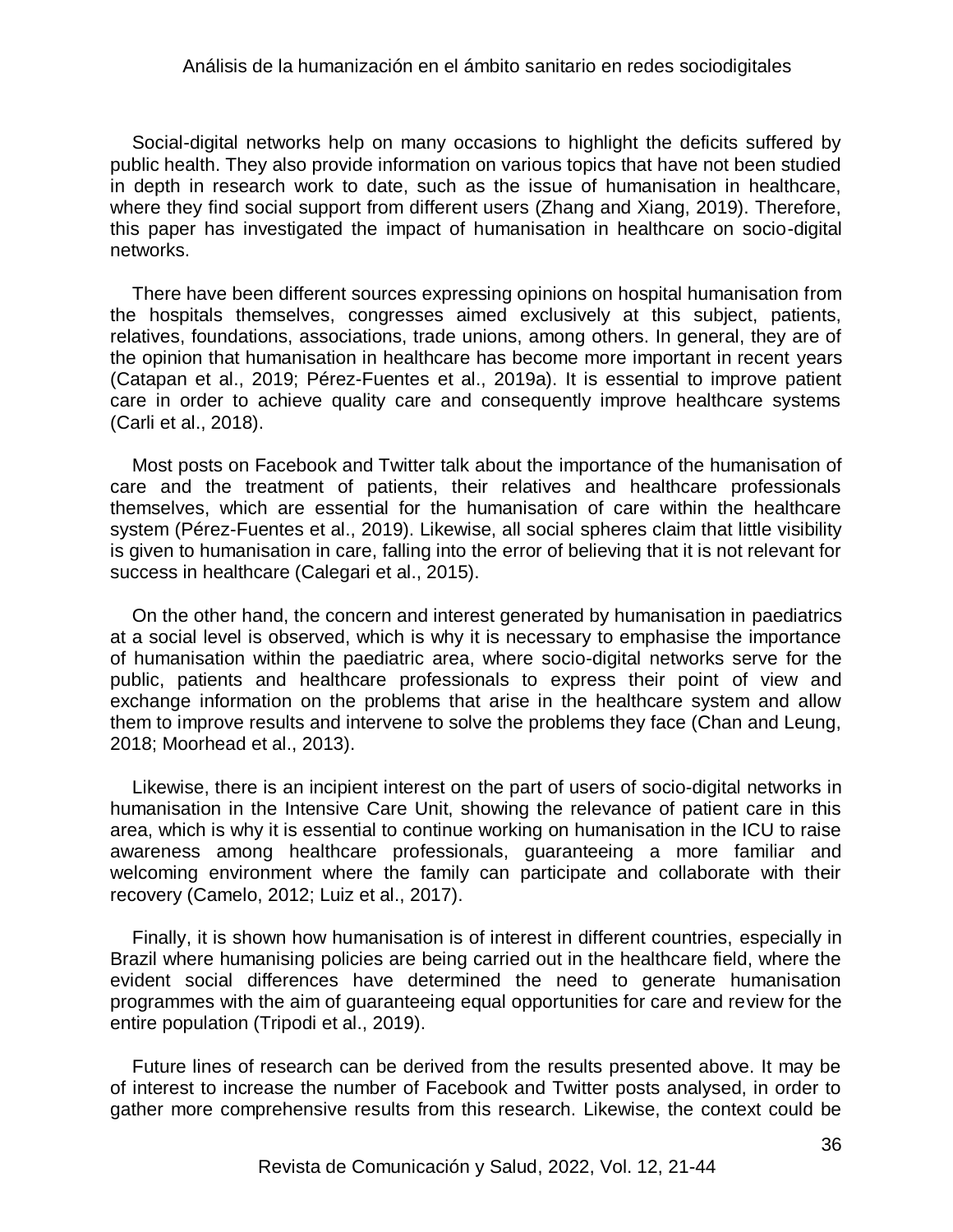broadened, analysing different professional fields such as the educational and judicial spheres, among others.

## **6. CONCLUSIONS**

In general terms, it is shown how socio-digital networks are of vital importance for communication and exchange of information and knowledge on humanisation, a subject that is beginning to arouse interest at a social level within the healthcare field, therefore, socio-digital networks are essential for carrying out intervention programmes to improve the quality of healthcare systems and consequently improve healthcare for patients, families and healthcare professionals.

Based on the above results, it is essential that hospitals, as well as healthcare portals, become more involved and interact more in socio-digital networks, with the aim of informing other Facebook or Twitter users of the importance of humanisation in the healthcare field, as these are some of the categories analysed in which the fewest publications have been found, both of which are conducive to the dissemination of humanisation.

This paper attempts to reflect the importance that socio-digital networks such as Facebook and Twitter have acquired in order to vindicate the deficits that healthcare currently has, as well as to recognise the merit of the progress of humanisation in patient care. However, the lack of existing information on humanisation in the field of scientific research should continue to be highlighted, which is why it should continue to be emphasised that this information should not only be presented in networks, but also be researched and made known in scientific articles.

## **7. REFERENCES**

- Amoah, P. A., Edusei, J., y Amuzu, D. (2018). Social Networks and Health: Understanding the Nuances of Healthcare Access between Urban and Rural Populations. *International Journal of Environmental Research and Public Health, 15*(5), 973.<https://doi.org/10.3390/ijerph15050973>
- Anwar, M. M., Liu, C., y Li, J. (2019). Discovering and tracking query oriented active online social groups in dynamic information network. *World Wide Web, 22*(4), 1819- 1854.<https://doi.org/10.1007/s11280-018-0627-5> .
- Bandura, A., O'Leary, A., Taylor, C. B., Gauthier, J., & Gossard, D. (1987). Perceived self-efficacy and pain control: Opioid and nonopioid mechanisms. *Journal of Personality and Social Psychology, 53*(3), 563–571. [https://doi.org/10.1037/0022-](https://doi.org/10.1037/0022-3514.53.3.563) [3514.53.3.563](https://doi.org/10.1037/0022-3514.53.3.563)
- Bartosiewicz, A., y Januszewicz, P. (2019). Readiness of Polish Nurses for Prescribing and the Level of Professional Burnout. *International Journal of Environmental Research and Public Health, 16*(1), 35.<https://doi.org/10.3390/ijerph16010035>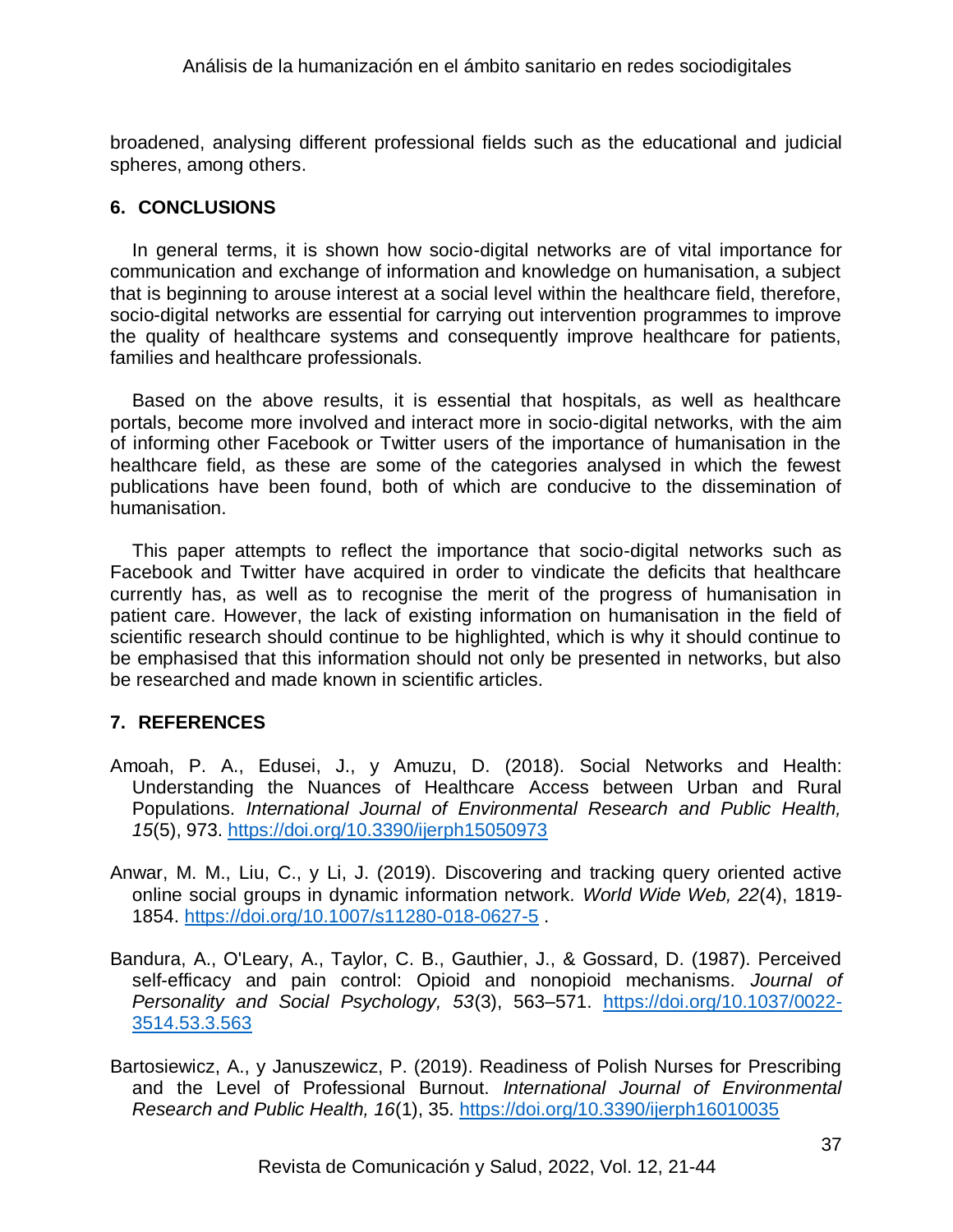- Bendayan, R., y Blanca, M. J. (2019). Spanish version of the Facebook Intrusion Questionnaire (FIQ-S). *Psicothema, 31*(2), 204-209. <https://doi.org/10.7334/psicothema2018.301>
- Borbasi, S., Galvin, K. T., Adams, T., Todres, L., Farrelly, B. (2012). Demonstration of the usefulness of a theoretical framework for humanising care with reference to a residential aged care service in Australia. *Journal of Clinical Nursing, 22*(5-6), 881- 889.<https://doi.org/10.1111/j.1365-2702.2012.04256.x>
- Calegari, R., Massarollo, M. C., y Dos Santos, M. J. (2015). Humanization of health care in the perception of nurses and physicians of a private hospital. *Revista da Escola de Enfermagem da USP, 49*(2), 41-46. [https://doi.org/10.1590/S0080-](https://doi.org/10.1590/S0080-623420150000800006) [623420150000800006](https://doi.org/10.1590/S0080-623420150000800006)
- Camelo, S. H. (2012). Professional competences of nurse to work in Intensive Care Units: an integrative review. *Revista Latino-Americana de Enfermagem, 20*(1), 192- 200.<https://doi.org/10.1590/S0104-11692012000100025>
- Carli, B. S., Ubessi, L. D., Pettenon, M. K., Righi, L. B., Jardim, V. M. R., y Stumm, E. M. F. (2018). The humanization theme in intensive care in health studies. *Revista de Pesquisa: Cuidado é Fundamental, 10*(2), 326-333. <https://doi.org/10.9789/21755361.2018.v10i2.326-333>
- Carver, C. S., y Scheier, M. F. (2014). Dispositional optimism. *Trends in Cognitive Sciences, 18*(6), 293-299.<https://doi.org/10.1016/j.tics.2014.02.003>
- Catapan, S. C., de Oliveira, W. F., y Rotta, T. M. (2019). Palhaçoterapia em ambiente hospitalar: Uma revisão de literatura. *Ciencia e Saude Coletiva, 24*(9), 3417-3429. <https://doi.org/10.1590/1413-81232018249.22832017>
- Chan, W. S., y Leung, A. Y. (2018). Use of Social Network Sites for Communication Among Health Professionals: Systematic Review. *Journal of Medical Internet Research, 20*(3), e117.<https://doi.org/10.2196/jmir.8382>
- Di Fabio, A., Palazzeschi, L., Bucci, O., Guazzini, A., Burgassi, C., y Pesce, E. (2018). Personality Traits and Positive Resources of Workers for Sustainable Development: Is Emotional Intelligence a Mediator for Optimism and Hope? *Sustainability, 10*(10), 3422, <https://doi.org/10.3390/su10103422>
- Erfani, S. S., y Abedin, B. (2018). Impacts of the use of social network sites on users' psychological well-being: A systematic review. *Journal of the Association for Information Science and Technology, 69*, 900-912.<https://doi.org/10.1002/asi.24015>
- García-Rodríguez, A., Gutiérrez-Bedmar, M., Bellón-Saameño, J. Á., Muñoz-Bravo, C. y Fernández-Crehuet, J. N. (2015). Psychosocial stress environment and health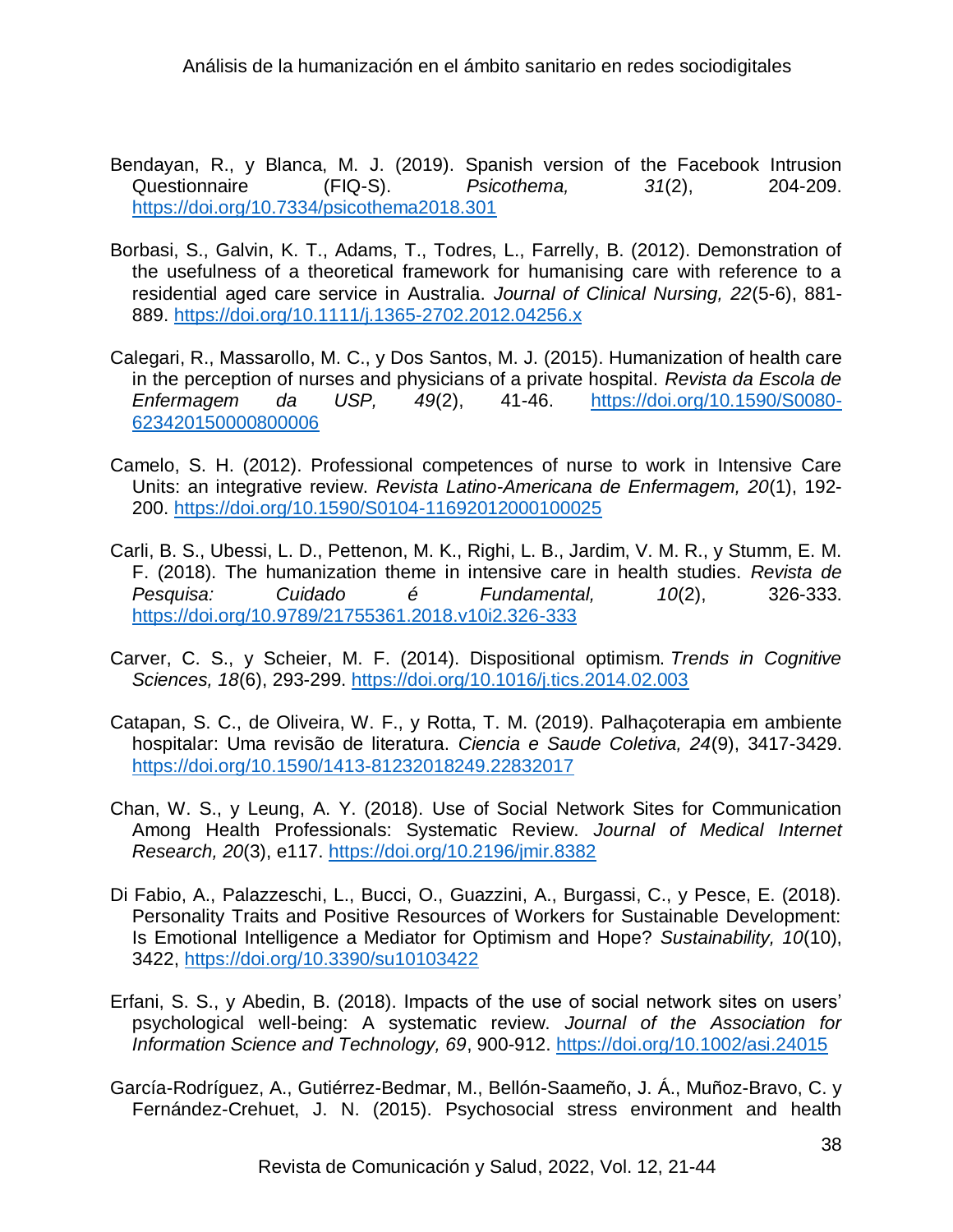workers in public health: Differences between primary and hospital care. *Atención Primaria, 47*(6), 359-366.<https://doi.org/10.1016/j.aprim.2014.09.003>

- García-Salido, A., Heras, G., y Serrano, A. (2019). Narrative review of pediatric critical care humanization: Where we are? *Medicina Intensiva, 43*(5), 290-298.
- Griffiths, F., Cave, J., Boardman, F., Ren, J., Pawlikowska, T., Ball, R., Clarke, A., y Cohen, A. (2012). Social Networks-The Future for Health Care Delivery." *Social Science and Medicine 75*(12), 2233–2241. <https://doi.org/10.1016/j.socscimed.2012.08.023>
- Griffiths, F., Dobermann, T., Cave, J. A., Thorogood, M., Johnson, S., Salamatian, K. y Goudge, J. (2015). The Impact of Online Social Networks on Health and Health Systems: A Scoping Review and Case Studies. *Policy & Internet, 7*(4), 473–496. <https://doi.org/10.1002/poi3.97>
- Howick, J., Steinkopf, L., Ulyte, A., Roberts, N., y Meissner, K. (2017). How empathic is your healthcare practitioner? A systematic review and meta-analysis of patient surveys. *BMC Medical Education, 17*(1), 136. [https://doi.org/10.1186/s12909-017-](https://doi.org/10.1186/s12909-017-0967-3) [0967-3](https://doi.org/10.1186/s12909-017-0967-3)
- Kakushi, L. E., y Évora, Y. D. (2016). Social networking in nursing education: integrative literature review. *Revista Latino-Americana de Enfermagem, 24*, e2709. <https://doi.org/10.1590/1518-8345.1055.2709>
- Klimova, B., y Pikhart, M. (2020). Cognitive and Applied Linguistics Aspects of Using Social Media: The Impact of the Use of Facebook on Developing Writing Skills in Learning English as a Foreign Language. *European Journal of Investigation in Health, Psychology and Education, 10*(1), 10.<https://doi.org/10.3390/ejihpe10010010>
- Lown, B. A., McIntosh, S., Gaines, M. E., McGuinn, K., y Hatem, D. S. (2016). Integrating compassionate, collaborative care (the "Triple C") into health professional education to advance the triple aim of health care. *Academic Medicine, 91*(3), 310– 316.<https://doi.org/10.1097/ACM.0000000000001077> .
- Luiz, F. F., Caregnato, R. C. A., y Costa, M. R. (2017). Humanization in the Intensive Care: perception of family and healthcare professionals. *Revista Brasileira Enfermegen, 70*(5), 1040-1047.<https://doi.org/10.1590/0034-7167-2016-0281>
- Mehdipour, Y. (2019). Medical students' life and virtual social networks a guide for educational managers and parents. *Journal of Family Medicine and Primary Care, 8*(8), 2573-2576. [https://doi.org/10.4103/jfmpc.jfmpc\\_336\\_19](https://doi.org/10.4103/jfmpc.jfmpc_336_19)
- Molero, M. M., Pérez-Fuentes M. C., Gázquez, J. J., y Barragán, A. B. (2018a). Burnout in Health Professionals According to Their Self-Esteem, Social Support and Empathy Profile. *Frontiers Psychology, 20*(9), 424.<https://doi.org/10.3389/fpsyg.2018.00424>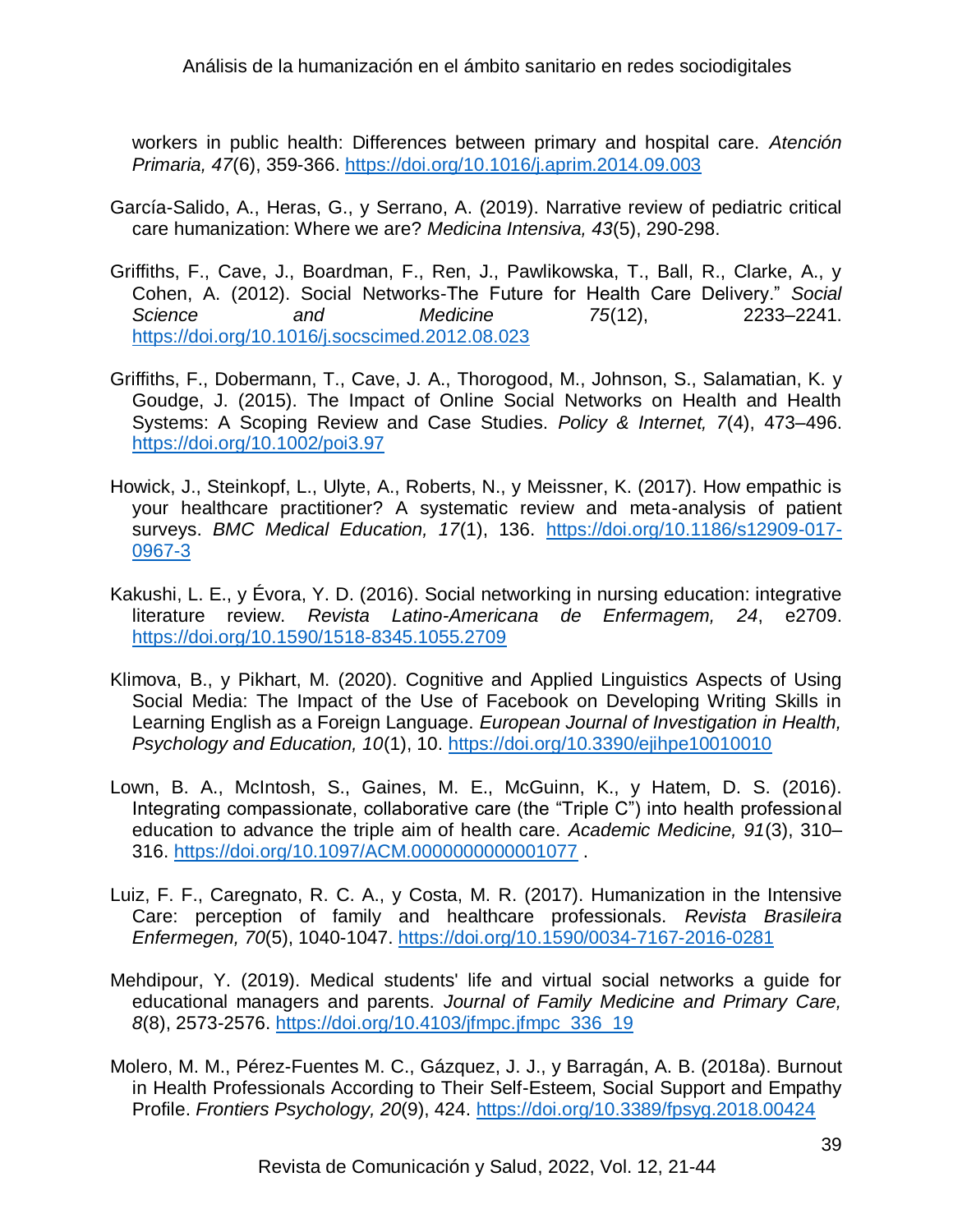- Molero, M. M., Pérez-Fuentes, M. C., Gázquez, J. J., Simón, M. M., y Martos, A. (2018b). Burnout Risk and Protection Factors in Certified Nursing Aides*. International Journal of Environmental Research and Public Health, 15*(6), 1116. <https://doi.org/10.3390/ijerph15061116>
- Moorhead, S. A., Hazlett, D. E., Harrison, L., Carroll, J. K., Irwin, A. y Hoving, C. (2013). A new dimension of health care: systematic review of the uses, benefits, and limitations of social media for health communication. *Journal of Medical Internet Research, 15*(4), e85.<https://doi.org/10.2196/jmir.1933> .
- Nora, C. R. y Junges, J. R. (2013). Política de humanização na atenção básica: revisão sistemática [Humanization policy in primary health care: a systematic review]. *Revista de Saude Publica, 47*(6), 1186-1200. [https://doi.org/10.1590/s0034-](https://doi.org/10.1590/s0034-8910.2013047004581) [8910.2013047004581](https://doi.org/10.1590/s0034-8910.2013047004581)
- Penni, J. (2017). The future of online social networks (OSN): A measurement analysis using social media tools and application. *Telematics and Informatics, 34*(5), 498-517. <https://doi.org/10.1016/j.tele.2016.10.009> .
- Pérez-Fuentes, M., Molero, M., Herrera-Peco, I., Oropesa, N. F. y Gázquez, J. (2019a). Propuesta de un Modelo de Humanización basado en las Competencias Personales: Modelo HUMAS. *European Journal of Health Research, 5*(1), 63-77. <https://doi.org/10.30552/ejhr.v5i1.173>
- Pérez-Fuentes, M. C., Herrera-Peco, I., Molero, M. M., Oropesa, N. F., Ayuso-Murillo, D. y Gázquez, J. J. (2019b). The Development and Validation of the Healthcare Professional Humanization Scale (HUMAS) for Nursing. *International Journal of Environmental Research and Public Health, 16*(20), 3999. <https://doi.org/10.3390/ijerph16203999>
- Pérez-Fuentes, M. C., Molero, M. M., Gázquez, J. J. y Oropesa, N. F. (2018). The Role of Emotional Intelligence in Engagement in Nurses. *International Journal of Environmental Research and Public Health, 15*(9), 1915. <https://doi.org/10.3390/ijerph15091915>
- Pérez-Fuentes, M. C., Molero, M. M., y Gázquez, J. J. (2019d). Explanatory Value of General SelfEfficacy, Empathy and Emotional Intelligence in Overall Self-Esteem of Healthcare Professionals. *Social Work in Public Health, 34*(4), 318-329. <https://doi.org/10.1080/19371918.2019.1606752>
- Pérez-Fuentes, M. C., Molero-Jurado, M. M., Gázquez-Linares, J. J. y Simón-Márquez, M. M. (2019c). Analysis of Burnout Predictors in Nursing: Risk and Protective Psychological Factors. *The European Journal of Psychology Applied to Legal Context, 11*(1), 33-40.<https://doi.org/10.5093/ejpalc2018a13>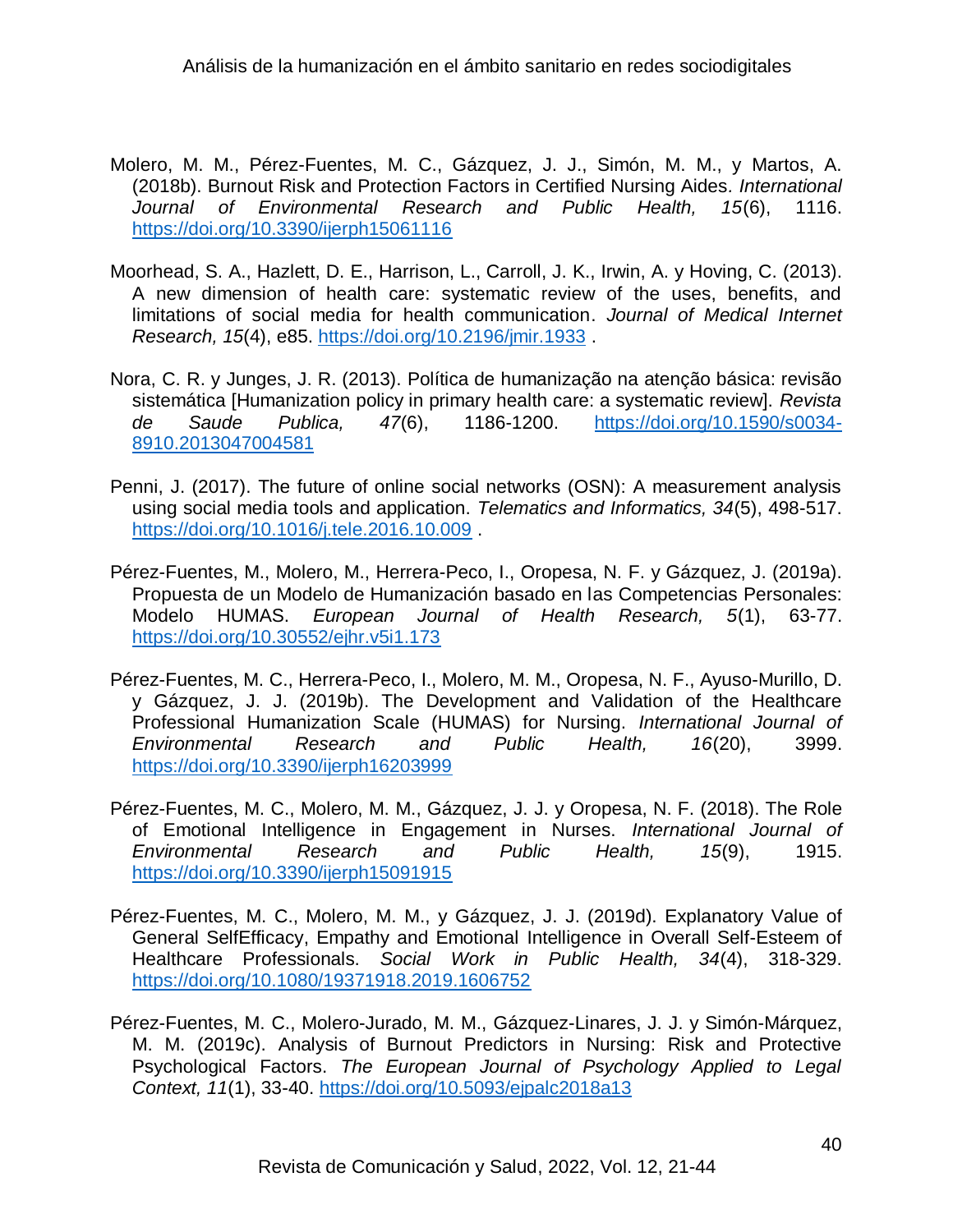Perkins, J. M., Subramanian, S. V. y Christakis, N. A. (2015). Social networks and health: a systematic review of sociocentric network studies in low- and middle-income countries. *Social Science & Medicine*, *125*, 60-78. <https://doi.org/10.1016/j.socscimed.2014.08.019>

Pizarro, A. (2000). El análisis de estudios cualitativo. *Atención Primaria, 25*(1), 42-46.

- Scanfeld, D., Scanfeld, V. y Larson, E. L. (2010). Dissemination of Health Information Through Social Networks: Twitter and Antibiotics. *American Journal of Infection Control, 38*(3), 182-188.<https://doi.org/10.1016/j.ajic.2009.11.004> .
- Segerstrom, S. C., Carver, C. S., Scheier, M. F. Optimism. In *The Happy Mind: Cognitive Contributions to Well-Being*; Robinson, M. D., Eid, M., (Eds), Springer International Publishing: Cham, Switzerland, 2017, pp. 195–212.
- Seligman, M. E., Schulman, P. y Tryon, A. M. (2007). Group prevention of depression and anxiety symptoms. *Behaviour Research and Therapy, 45*(6), 1111-1126.
- Soriano, J. G., Pérez-Fuentes, M. C., Molero, M. M., Tortosa, B. M., y González, A. (2019). Beneficios de las intervenciones psicológicas en relación al estrés y ansiedad: Revisión sistemática y metaanálisis. *European Journal of Education and Psychology, 12*(2), 191-206.<https://doi.org/10.30552/ejep.v12i2.283>
- Tripodi, M., Siano, M. A., Mandato, C. De Anseris, A. G. E., Quitadamo, P., Nuzio, S. G., Siani, P., y Vajro, P. (2019). Humanization interventions in general pediatric wards: a systematic review. *European Journal of Pediatrics, 178*(5), 607-622. <https://doi.org/10.1007/s00431-019-03370-3>
- Wersebe, H., Lieb, R., Meyer, A. H., Hofer, P., y Gloster, A.T. (2018). The link between stress, well-being, and psychological flexibility during an Acceptance and Commitment Therapy self-help intervention. *International Journal of Clinical and Health Psychology, 18*(1), 60-68.<https://doi.org/10.1016/j.ijchp.2017.09.002>
- Zhang, S., y Xiang, W. (2019). Income gradient in health-related quality of life the role of social networking time. *International Journal for Equity in Health, 18*(1), 44. <https://doi.org/10.1186/s12939-019-0942-1>
- Ziebland, S., y Wyke, S. (2012). Health and Illness in a Connected World: How Might Sharing Experiences on the Internet Affect People's Health? *The Milbank Quarterly, 90*(2), 219-49. [https://doi.org/10.1111/j.1468](https://doi.org/10.1111/j.1468‐0009.2012.00662.x)‐0009.2012.00662.x
- Clarke, V., y Braun, V. (2014). Thematic analysis. In A.C. Michalos (Ed.), Encyclopedia of quality of life and well-being research (pp. 6626–6628). Springer.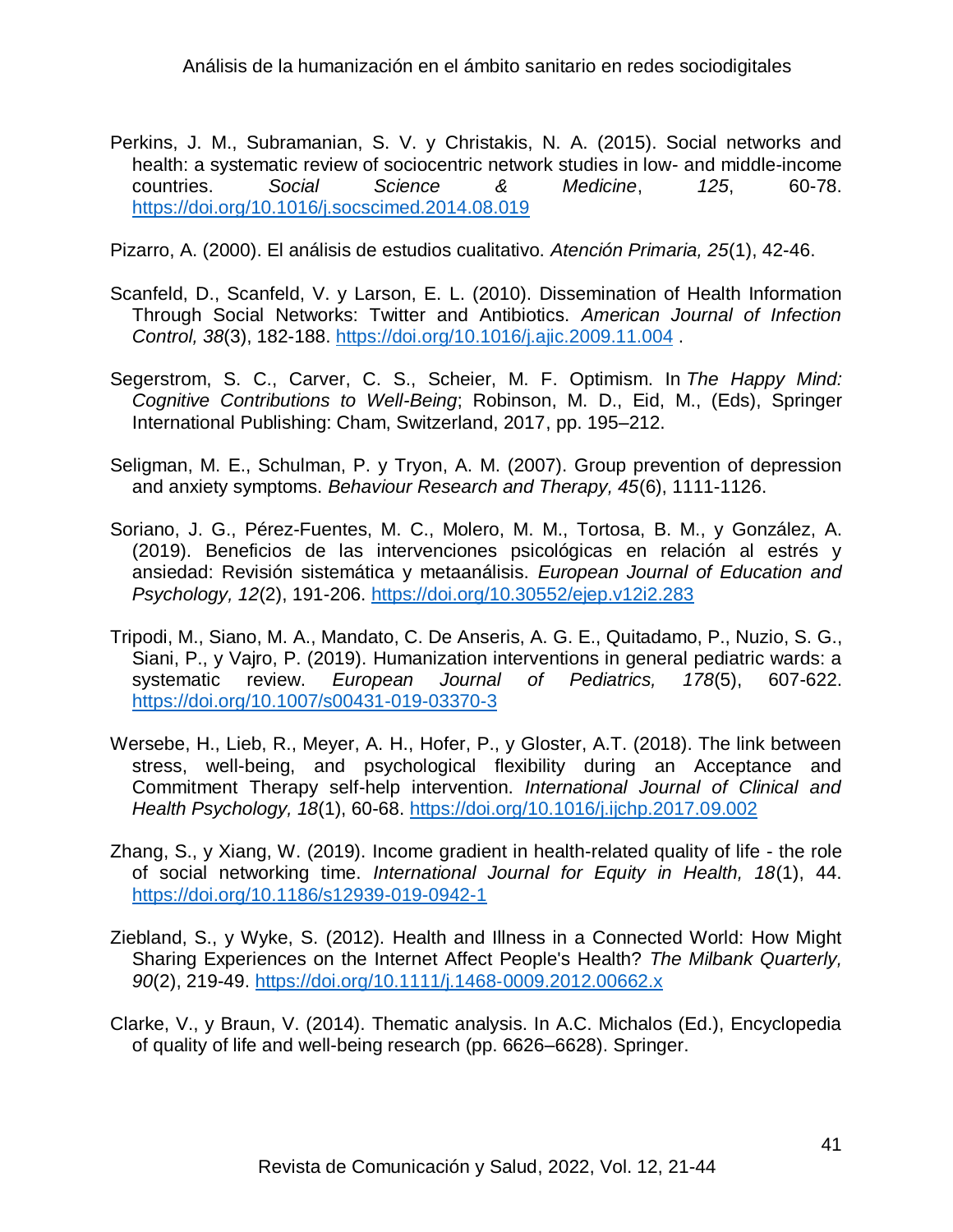- Vaismoradi, M., Jones, J., Turunen, H., y Snelgrove, S. (2016). Theme development in qualitative content analysis and thematic analysis. Journal of Nursing and Practice, 6, 100–110.
- García Del Castillo, J. A., García Del Castillo-López, Á., Días, P. C., & García-Castillo, F. (2020). Social networks as tools for the prevention and promotion of health among youth. Psicologia, Reflexao e Critica, 33(1), 13. [https://doi.org/10.1186/s41155-020-](https://doi.org/10.1186/s41155-020-00150-z) [00150-z](https://doi.org/10.1186/s41155-020-00150-z)

## **AUTHORS**

## **María del Carmen Pérez-Fuentes**

Professor and Director of the SEJ-581 Research Group in the field of education and health at the University of Almeria. She has been Director of the Quality Unit, of the Secretariat of the University for Older Adults, and Secretary of the Department of Psychology. Currently, Coordinator of the Master's Degree in Intervention in School Coexistence, the Master's Degree in Dementia and Alzheimer's Disease, the Master's Degree in Public Health and Health Promotion, as well as several University Experts. She is the editor of the European Journal of Investigation in Health, Psychology and Education, included in the Emerging Sources Citation Index, and is part of the Editorial Board of several scientific publications included in different international databases (European Journal of Education and Psychology, Psicothema, Frontiers in Psychology, International Journal of Clinical and Health Psychology).

Author of more than 75 articles included in the JCR and multiple scientific articles in other databases (ESCI, SCOPUS, etc.), editor of more than 60 books, and author of almost 200 book chapters, multiple teaching materials and contributions to conferences and papers. Principal Investigator of several regional and national R+D+i projects, Teaching Innovation Projects, recipient of a Salvador de Madariaga Grant, as well as a member of the team with intellectual property of the Cognitive Stimulation and Emotional Intelligence Programme, and of EMOCOVID.

**Orcid ID:** <https://orcid.org/0000-0001-5950-5175>

**Google Scholar:** <https://scholar.google.es/citations?user=M9olT08AAAAJ&hl=es>

### **María del Mar Molero Jurado**

Professor and director of the SEJ-473 Research Group. In terms of research, she has published a total of 98 articles, 50 of which are included in the Journal Citation Reports of the Social Science Citation Index of Claritive Analytics. As for the other articles, they have been published in journals that meet the criteria of databases such as: Psycinfo; Eric, Ebsco Host, Ulrichs' Periodicals; DOAJ; Latindex; Scopus; DICE; as well as in-RECS. He has published 84 monographs, as well as 58 conference proceedings, 48 of them international, and a total of 191 book chapters. He has participated in a project of excellence of the Andalusian regional government and is part of the research team of an R&D project on the use of augmented reality for the detection and intervention in peer violence and substance use in secondary school students. He has applied for trademarks/patents and has made 230 contributions to conferences and symposia. As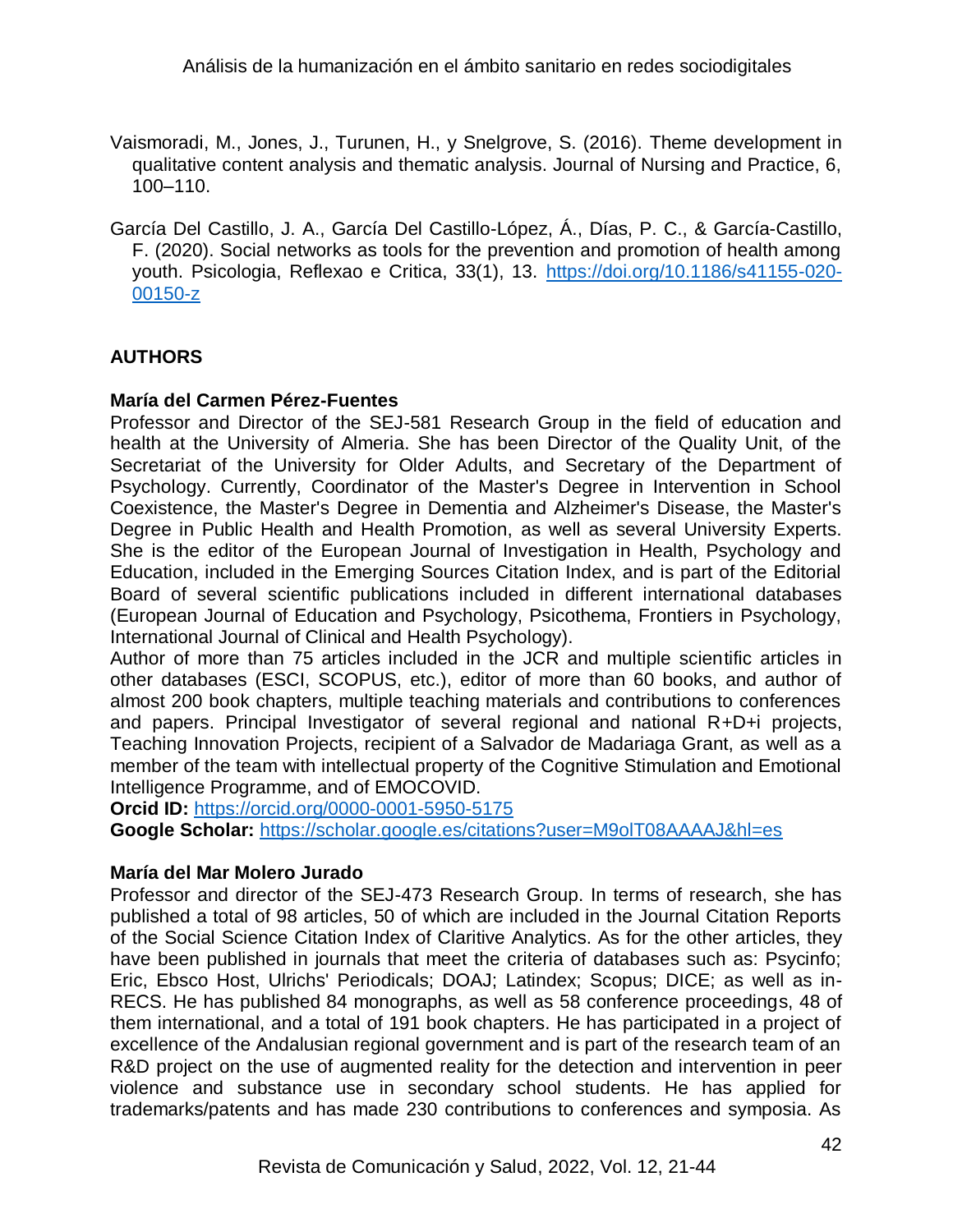for other research merits, she is a member of the organising committees of different national and international congresses, member of 3 editing/editing committees of scientific journals, European Journal of Investigation in Health, Psychology and Education, Director of the European Journal of Health Research, and Sustainability. She has also published teaching material and has participated in two teaching innovation projects.

**Orcid ID:** <https://orcid.org/0000-0001-9187-1474> **Google Scholar:** <https://scholar.google.es/citations?user=e4DbyywAAAAJ&hl=es>

#### **José Jesús Gázquez Linares**

University Professor in Developmental and Educational Psychology. Director of the UNED in Almeria. He has been Director of the Secretariat of the University for Older Adults, and Director of the Department of Psychology at the UAL. Director of the European Journal of Education and Psychology, he is part of the Editorial Board of several scientific publications included in different international databases. Author of multiple scientific articles (JCR, ESCI, SCOPUS, etc.), books and book chapters, multiple teaching materials and contributions to conferences and papers. Principal Investigator of several R&D&I projects, National and Regional Excellence projects, and member of the team with intellectual property of the Cognitive Stimulation and Emotional Intelligence Programme. Director of multiple doctoral theses, master's, degree and bachelor's degree final projects. Organiser and president of multiple congresses since 2005 related to education, psychology and health.

**Orcid ID:** <https://orcid.org/0000-0002-6969-1781>

**Google Scholar:** <https://scholar.google.es/citations?user=3jddYpAAAAAJ&hl=es>

### **Ana Belén Barragán Martín**

Assistant Professor at the University of Almeria. In the field of research, she has published a total of 37 articles that have been published in journals that meet the criteria of databases such as: Psycinfo; Eric, Ebsco Host, Ulrichs' Periodicals; DOAJ; Latindex; DICE; as well as in- RECS. He has published 66 monographs, as well as 52 conference proceedings, all of them international, and a total of 134 book chapters. As far as papers and contributions to congresses and conferences are concerned, there have been 132 contributions. Currently, he is part of the team working on an R&D project on the use of augmented reality for the detection and intervention in peer violence and substance use in secondary school students. Regarding other research merits, she is a member of the organising committees of different international congresses, member of 2 editing/editing committees of scientific journals, the European Journal of Health Research and the European Journal of Child Development, Education and Psychopathology. She has participated in numerous courses and congresses.

**Orcid ID:** <https://orcid.org/0000-0001-8936-0245>

**Google Scholar:** https://scholar.google.es/citations?hl=es&user= B\_MI0AAAAAJ